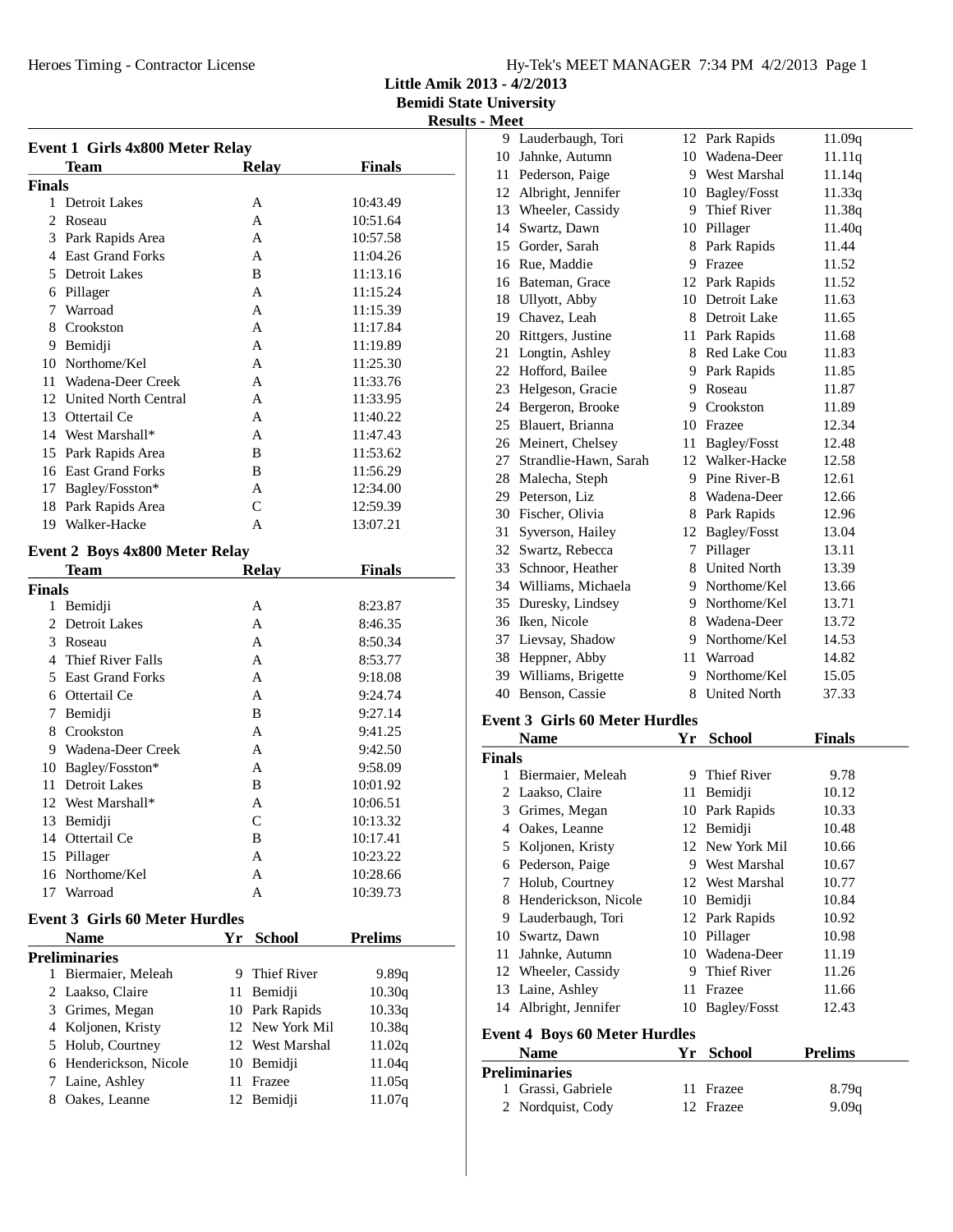**Little Amik 2013 - 4/2/2013**

**Bemidi State University Results - Meet**

| <b>Preliminaries </b><br>(Event 4 Boys 60 Meter Hurdles) |                                      |    |                 |                |
|----------------------------------------------------------|--------------------------------------|----|-----------------|----------------|
|                                                          | <b>Name</b>                          |    | Yr School       | <b>Prelims</b> |
| 3                                                        | Phillips, Tanner                     | 11 | Bemidji         | 9.29q          |
|                                                          | 4 Wangsness, Brody                   | 10 | Wadena-Deer     | 9.62q          |
| 5                                                        | Noonan, Shawn                        |    | 12 Detroit Lake | 9.82q          |
|                                                          | 6 Clem, Austin                       |    | 12 Detroit Lake | 9.83q          |
|                                                          | 7 Gubbels, Nate                      |    | 9 Bemidji       | 9.85q          |
|                                                          | 8 Pederson, Jase                     |    | 11 West Marshal | 10.04q         |
| 9                                                        | Bittner, Ryan                        |    | 12 Crookston    | 10.30q         |
| 10                                                       | Gryskiewicz, Tom                     |    | 8 West Marshal  | 10.37q         |
| 11                                                       | Deng, Patrick                        |    | 9 Crookston     | 10.47q         |
| 12                                                       | Montgomery, Austin                   |    | 11 Ottertail Ce | 10.50q         |
| 13                                                       | Schanil, Greg                        |    | 12 West Marshal | 10.59q         |
|                                                          | 14 Pearson, Kirk                     |    | 9 Warroad       | 10.67q         |
|                                                          | 15 Fritze, Kurt                      |    | 0 Park Rapids   | 10.90          |
|                                                          | 16 Bandamer, Adam                    |    | 11 Pillager     | 10.93          |
| 17                                                       | Gaetz, Logan                         |    | 9 Frazee        | 11.11          |
| 18                                                       | Jepson, Grant                        |    | 9 Frazee        | 11.47          |
|                                                          | 19 Olson, Reed                       |    | 10 Bagley/Fosst | 11.67          |
|                                                          | 20 Lambert, Devin                    |    | 9 Red Lake Cou  | 11.81          |
| 21                                                       | Fisher, Jonas                        |    | 10 Warroad      | 12.14          |
|                                                          | 22 Schnagl, Kaine                    | 11 | Pillager        | 12.29          |
|                                                          | <b>Event 4 Boys 60 Meter Hurdles</b> |    |                 |                |
|                                                          | <b>Name</b>                          |    | Yr School       | <b>Finals</b>  |
| Finals                                                   |                                      |    |                 |                |
| 1                                                        | Grassi, Gabriele                     | 11 | Frazee          | 8.70           |
| $\overline{c}$                                           | Phillips, Tanner                     | 11 | Bemidji         | 9.02           |
| 3                                                        | Nordquist, Cody                      |    | 12 Frazee       | 9.13           |
|                                                          | 4 Noonan, Shawn                      |    | 12 Detroit Lake | 9.55           |
|                                                          | 5 Clem, Austin                       |    | 12 Detroit Lake | 9.58           |
|                                                          | 6 Gubbels, Nate                      |    | 9 Bemidji       | 9.59           |
| 7                                                        | Wangsness, Brody                     |    | 10 Wadena-Deer  | 9.74           |
| 8                                                        | Bittner, Ryan                        |    | 12 Crookston    | 10.14          |
| 9                                                        | Pederson, Jase                       |    | 11 West Marshal | 10.20          |
| 10                                                       | Gryskiewicz, Tom                     |    | 8 West Marshal  | 10.46          |
| 11                                                       | Montgomery, Austin                   |    | 11 Ottertail Ce | 10.52          |
| 12                                                       | Pearson, Kirk                        |    | 9 Warroad       | 10.68          |
| 13                                                       | Deng, Patrick                        |    | 9 Crookston     | 10.73          |
|                                                          | 14 Schanil, Greg                     |    | 12 West Marshal | 10.74          |
|                                                          |                                      |    |                 |                |
|                                                          | <b>Event 5 Girls 60 Meter Dash</b>   |    |                 |                |
|                                                          | <b>Name</b>                          | Yr | <b>School</b>   | <b>Prelims</b> |
|                                                          | <b>Preliminaries</b>                 |    |                 |                |
|                                                          | 1 Hahn, Deidre                       |    | 12 Warroad      | 8.14q          |
| 2                                                        | Heinecke, Lindsey                    |    | 10 Detroit Lake | 8.18q          |
|                                                          | 3 Vaudrin, Mady                      | 11 | Park Rapids     | 8.29q          |
| 4                                                        | Wolf, Angel                          |    | Nevis           | 8.54q          |
| 5                                                        | Hebel, Breanna                       |    | 11 Roseau       | 8.56q          |
|                                                          | 6 Mueller, Abby                      |    | 9 Park Rapids   | 8.58q          |
| 7                                                        | Weiss, Sara                          |    | 12 Red Lake Cou | 8.65q          |
| 8                                                        | Woodard, Simona                      |    | 12 Detroit Lake | 8.69q          |
| 9                                                        | Merschman, Camille                   |    | 9 Bagley/Fosst  | 8.70q          |
| 10                                                       | Harshman, Sarah                      |    | 9 Park Rapids   | 8.71q          |
| 11                                                       | Collins, Taylor                      |    | 9 Warroad       | 8.72q          |
| 12                                                       | Mortenson, Karin                     |    | 12 Ottertail Ce | 8.75q          |

| 13 | Bjorklund, Kendal  | 11   | Ottertail Ce                 | 8.78q |
|----|--------------------|------|------------------------------|-------|
| 14 | Lucas, Madisyn     | 8    | Nevis                        | 8.81q |
| 15 | Hanson, Riley      |      | 12 Nevis                     | 8.82  |
| 16 | Anderson, Hannah   |      | 8 Nevis                      | 8.84  |
| 17 | Norlin, Shelby     | 11   | <b>Thief River</b>           | 8.86  |
| 18 | Kollar, Olivia     |      | 9 Ottertail Ce               | 8.89  |
| 19 | Martin, Gabby      |      | 8 Pillager                   | 8.93  |
| 20 | Hanson, Tiffany    | 7    | East Grand F                 | 8.96  |
| 20 | Santl, Lindsey     | 8    | Roseau                       | 8.96  |
| 22 | Rodriguez, Melodye |      | 10 Wadena-Deer               | 8.97  |
| 23 | Lucas, Jordan      |      | 9 Nevis                      | 8.98  |
| 24 | Rutten, Ellie      |      | 10 New York Mil              | 9.02  |
| 25 | Tangen, Bethany    | 11-  | Roseau                       | 9.03  |
| 26 | Lee, Sheena        |      | 12 Thief River               | 9.04  |
| 26 |                    |      |                              |       |
|    | Adriane, Rickert   |      | 9 Bemidji                    | 9.04  |
| 28 | Binstock, Brandi   |      | Bgmr Freeze*<br><b>Nevis</b> | 9.08  |
| 29 | Schuldt, Dianna    | 11   |                              | 9.11  |
| 30 | George, Haley      |      | 9 Bagley/Fosst               | 9.13  |
| 31 | Krantz, Crysta     |      | 9 West Marshal               | 9.15  |
| 31 | Eliason, Lindsey   |      | 12 Wadena-Deer               | 9.15  |
| 33 | McCollum, Jaiden   | 7    | Park Rapids                  | 9.17  |
| 33 | Lee, Courtney      | 10   | Thief River                  | 9.17  |
| 35 | Ziegler, Cassidy   | 8    | Frazee                       | 9.18  |
| 36 | Olson, Nokomi      |      | 8 Nevis                      | 9.19  |
| 37 | Drury, Karly       |      | 12 Nevis                     | 9.21  |
| 37 | Hauth, Chloe       |      | 9 Park Rapids                | 9.21  |
| 39 | Gouge, Brenna      |      | 7 Trek-North                 | 9.22  |
| 39 | Drury, Taylor      | 11   | Nevis                        | 9.22  |
| 41 | Byman, Jordan      |      | 12 Park Rapids               | 9.23  |
| 42 | Cremers, Kayla     |      | 10 East Grand F              | 9.24  |
| 42 | Johnson, Kira      | 9    | Thief River                  | 9.24  |
| 44 | Rahier, Kezia      | 8    | Northome/Kel                 | 9.31  |
| 45 | Hill, Paige        | 9.   | Park Rapids                  | 9.32  |
| 46 | Wood, Sophie       | 10   | Detroit Lake                 | 9.34  |
| 46 | Tangquist, Elise   | 8    | Crookston                    | 9.34  |
| 46 | Pohl, Brea         | 8    | <b>Nevis</b>                 | 9.34  |
| 49 | Harshman, Samantha | 11 - | Park Rapids                  | 9.36  |
| 50 | Modahl, Mariah     | 10   | Bgmr Freeze*                 | 9.42  |
| 50 | Hockett, Kaitlyn   | 9    | Nevis                        | 9.42  |
| 52 | Beck, Brittney     |      | 10 Bemidji                   | 9.43  |
| 53 | Hanson, Amy        | 9.   | Roseau                       | 9.44  |
| 54 | Thode, Lindsey     |      | 9 Warroad                    | 9.45  |
| 55 | Hamrin, Sadie      | 7    | Trek-North                   | 9.46  |
| 56 | Ahrendt, Annalise  | 7    | <b>Nevis</b>                 | 9.48  |
| 57 | Rodeman, Shelby    |      | 9 Frazee                     | 9.50  |
| 58 | Wood, Emma         | 11 - | Walker-Hacke                 | 9.51  |
| 58 | Gribben, Emma      |      | 9 Walker-Hacke               | 9.51  |
| 58 | Olderbak, Paige    |      | 10 East Grand F              | 9.51  |
| 61 | Thomas, Anna       |      | Bemidji                      | 9.53  |
| 62 | Newby, Monique     | 11   | Bemidji                      | 9.55  |
| 62 | Kekke, Gabby       | 11-  | West Marshal                 | 9.55  |
| 64 | Williams, Michaela |      | 9 Northome/Kel               | 9.59  |
| 65 | Brinkman, Cierra   |      | 10 Roseau                    | 9.62  |
| 65 | Nielsen, Randi     |      | 7 Walker-Hacke               | 9.62  |
| 67 | McWalter, Mariah   |      | 9 East Grand F               | 9.64  |
| 68 | Umthum, Josey      |      | 9 Nevis                      | 9.67  |
|    |                    |      |                              |       |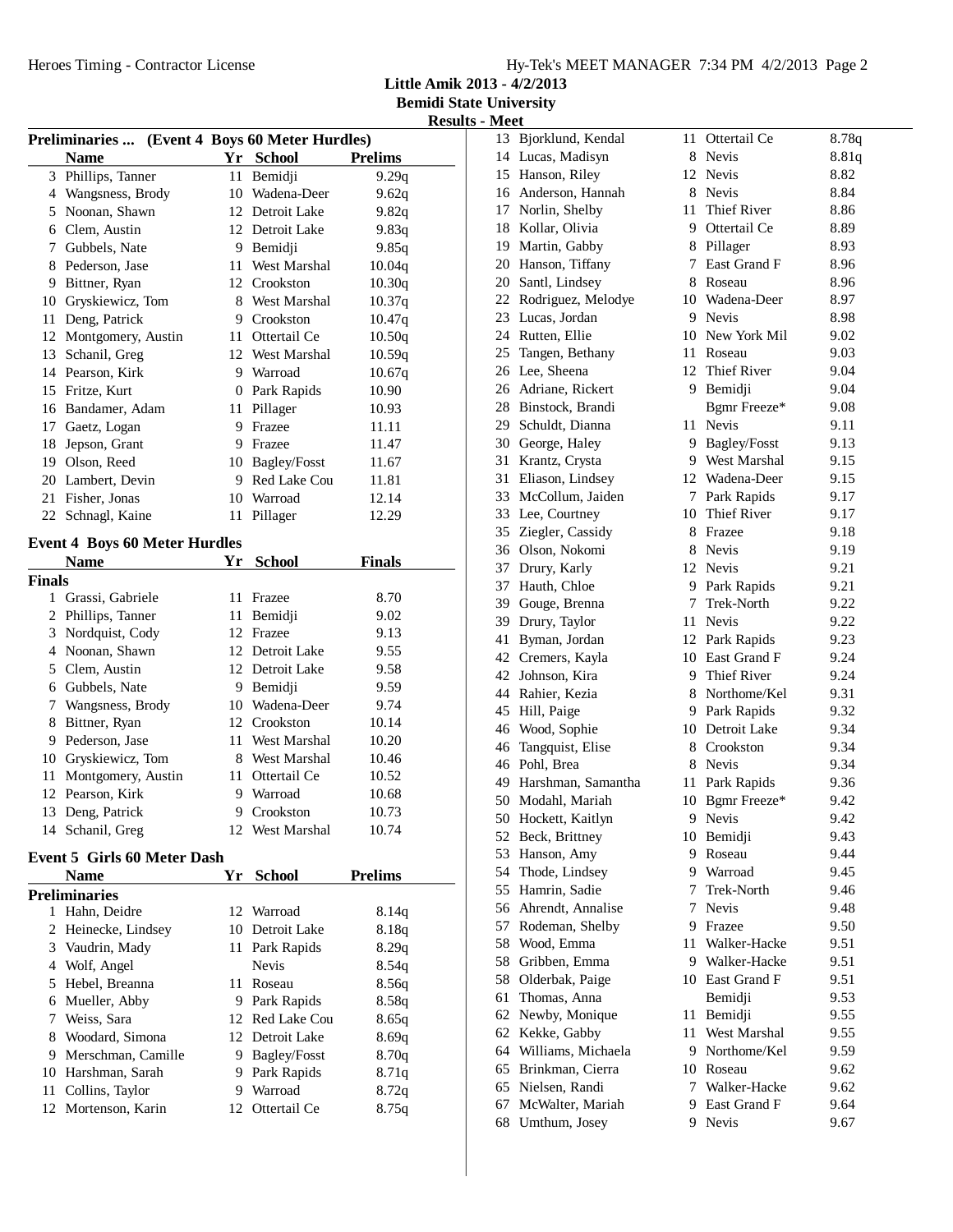**Little Amik 2013 - 4/2/2013**

**Bemidi State University Results - Meet**

| Preliminaries  (Event 5 Girls 60 Meter Dash) |                                    |    |                     |                |  |
|----------------------------------------------|------------------------------------|----|---------------------|----------------|--|
|                                              | <b>Name</b>                        |    | Yr School           | <b>Prelims</b> |  |
| 69                                           | Nakaigawa, Ran                     |    | 12 Bagley/Fosst     | 9.69           |  |
|                                              | 70 Schouviller, Kelly              |    | 10 Detroit Lake     | 9.71           |  |
|                                              | 71 Hull, Tori                      |    | 9 Ottertail Ce      | 9.75           |  |
|                                              | 71 MacPherson, Haley               |    | 8 Park Rapids       | 9.75           |  |
| 73                                           | Israelson, Brittany                |    | 10 New York Mil     | 9.76           |  |
|                                              | 73 Gray, Kristen                   |    | 12 Frazee           | 9.76           |  |
| 73                                           | Pritchet, Alison                   |    | East Grand F        | 9.76           |  |
|                                              | 76 Hoffman, Ellen                  |    | 11 Park Rapids      | 9.77           |  |
|                                              | 76 Zismer, Madison                 |    | 7 Walker-Hacke      | 9.77           |  |
|                                              | 78 Danielson, Rebekah              |    | 10 Roseau           | 9.83           |  |
|                                              | 79 Steinke, Erin                   |    | 9 West Marshal      | 9.87           |  |
|                                              | 80 Gerbracht, Celia                |    | 9 Bagley/Fosst      | 9.89           |  |
|                                              | 80 Goeb, Amber                     |    | 9 Bemidji           | 9.89           |  |
|                                              | 82 Birkhauser, Mareile             |    | 12 Bemidji          | 9.95           |  |
|                                              | 82 Blomberg, Taylor                |    | 10 Bemidji          | 9.95           |  |
|                                              | 84 Pfarr, Breanna                  |    | 9 Walker-Hacke      | 9.99           |  |
| 85                                           | Wilkening, Jessica                 |    | 11 Walker-Hacke     | 10.02          |  |
| 86                                           | Vogt, Hanna                        |    | 10 Detroit Lake     | 10.07          |  |
| 86                                           | Vaudrin, Ally                      |    | 8 Park Rapids       | 10.07          |  |
| 88                                           | Klein, Jenny                       |    | 9 Park Rapids       | 10.10          |  |
| 88                                           | Hernandez, Maritza                 | 11 | Crookston           | 10.10          |  |
|                                              | 90 Crawford, Katie                 |    | 10 Detroit Lake     | 10.12          |  |
|                                              | 90 Ramsay, Sheena                  |    | 9 New York Mil      | 10.12          |  |
| 92                                           | Keranen, Elise                     |    | 7 United North      | 10.13          |  |
| 93                                           | Lee, Minday                        |    | 11 Wadena-Deer      | 10.19          |  |
| 94                                           | Westad, Marte                      |    | Bemidji             | 10.20          |  |
| 95                                           | Kekke, Natalie                     |    | 10 West Marshal     | 10.21          |  |
|                                              | 96 Miron, Ellie                    |    | 7 Wadena-Deer       | 10.24          |  |
|                                              | 97 Cossette, Kendra                |    | 9 Frazee            | 10.33          |  |
| 98                                           | Waeitner, Annabelle                |    | 12 Bemidji          | 10.38          |  |
| 99                                           | Stroeing, Sierra                   |    | 8 Northome/Kel      | 10.40          |  |
| 99                                           | Kukok, Sky                         |    | 9 Pine River-B      | 10.40          |  |
| 101                                          | Fischer, Shania                    |    | 10 Bagley/Fosst     | 10.48          |  |
|                                              | 102 Wavra, Allison                 |    | 9 West Marshal      | 10.58          |  |
|                                              | 103 King, Ellie                    |    | 9 Warroad           | 10.68          |  |
|                                              | 104 Smith, Aaliyah                 |    | 8 Walker-Hacke      | 10.74          |  |
| 105                                          | Moen, Sarah                        | 7  | Northome/Kel        | 11.11          |  |
|                                              | 106 Green, Bethanie                |    | 10 Pine River-B     | 11.19          |  |
|                                              | 107 Benson, Cassie                 | 8  | <b>United North</b> | 11.41          |  |
|                                              | 108 Johnson, Abby                  | 10 | Warroad             | 11.72          |  |
| 109                                          | Schmid, Brittany                   | 9  | Pine River-B        | 11.73          |  |
|                                              | <b>Event 5 Girls 60 Meter Dash</b> |    |                     |                |  |
|                                              | <b>Name</b>                        | Yr | <b>School</b>       | <b>Finals</b>  |  |
| Finals                                       |                                    |    |                     |                |  |
| 1                                            | Hahn, Deidre                       | 12 | Warroad             | 8.08           |  |
| 2                                            | Heinecke, Lindsey                  | 10 | Detroit Lake        | 8.13           |  |
| 3                                            | Vaudrin, Mady                      | 11 | Park Rapids         | 8.25           |  |
| 4                                            | Mueller, Abby                      | 9. | Park Rapids         | 8.55           |  |
| 5                                            | Hebel, Breanna                     | 11 | Roseau              | 8.58           |  |
| 6                                            | Weiss, Sara                        |    | 12 Red Lake Cou     | 8.60           |  |
| 7                                            | Wolf, Angel                        |    | Nevis               | 8.65           |  |
| 8                                            | Woodard, Simona                    | 12 | Detroit Lake        | 8.66           |  |
| 9                                            | Bjorklund, Kendal                  | 11 | Ottertail Ce        | 8.67           |  |
|                                              |                                    |    |                     |                |  |

| ., |                                             |    |                            |                |  |  |  |
|----|---------------------------------------------|----|----------------------------|----------------|--|--|--|
|    | 10 Collins, Taylor                          |    | 9 Warroad                  | 8.70<br>8.71   |  |  |  |
|    | 11 Mortenson, Karin                         |    | 12 Ottertail Ce            |                |  |  |  |
|    | 12 Merschman, Camille                       |    | 9 Bagley/Fosst             | 8.72           |  |  |  |
|    | 13 Harshman, Sarah                          |    | 9 Park Rapids              | 8.77           |  |  |  |
|    | 14 Lucas, Madisyn                           |    | 8 Nevis                    | 8.84           |  |  |  |
|    | <b>Event 6 Boys 60 Meter Dash</b>           |    |                            |                |  |  |  |
|    | <b>Name</b>                                 |    | Yr School                  | <b>Prelims</b> |  |  |  |
|    | <b>Preliminaries</b>                        |    |                            |                |  |  |  |
|    | 1 Schmidt, Brady                            |    | 12 Bemidji                 | 7.31q          |  |  |  |
|    | 2 Johnson, Montana                          |    | 12 Detroit Lake            | 7.49q          |  |  |  |
|    | 3 Grassi, Gabriele                          |    | 11 Frazee                  | 7.50q          |  |  |  |
|    | 4 Pahlen, Jared                             |    | 11 Roseau                  | 7.54q          |  |  |  |
|    | 5 LaVine, Kyler                             |    | 12 Bagley/Fosst            | 7.58q          |  |  |  |
|    | 6 Moore, Wakinyan                           |    | 11 Bemidji                 | 7.62q          |  |  |  |
|    | 7 Brekken, Blake                            |    | 12 Crookston               | 7.64q          |  |  |  |
|    | 7 Ziegler, Tyler                            |    | 12 Frazee                  | 7.64q          |  |  |  |
|    | 9 Delage, Brandt                            |    | 10 Crookston               | 7.65q          |  |  |  |
|    | 10 Finseth, Alex                            |    | 11 Thief River             | 7.67q          |  |  |  |
|    | 11 Gubbels, Nate                            |    | 9 Bemidji                  | 7.69q          |  |  |  |
|    | 12 Hallisey, Jonathan                       |    | 10 Detroit Lake            | 7.70q          |  |  |  |
|    | 12 Halverson, Will                          |    | 9 Frazee                   | 7.70q          |  |  |  |
|    | 14 Richards, Travis                         |    | 12 Pillager                | 7.73q          |  |  |  |
|    | 15 Yliniemi, Jordan                         |    | 9 United North             | 7.77           |  |  |  |
|    | 16 Erb, Stephan                             |    | 12 Detroit Lake            | 7.78           |  |  |  |
|    | 17 Haman, John                              |    | 12 Roseau                  | 7.80           |  |  |  |
|    | 18 Annette, Will                            |    | 10 Bemidji                 | 7.81           |  |  |  |
|    | 19 Thorson, Logan                           |    | 11 Bagley/Fosst            | 7.82           |  |  |  |
|    | 20 Thompson, Noah                           |    | 10 Ottertail Ce            | 7.84           |  |  |  |
|    | 20 Stroot, Braden                           |    | 12 Roseau                  | 7.84           |  |  |  |
|    | 22 Jirlk, AJ                                |    | 12 Bemidji                 | 7.86           |  |  |  |
|    | 23 Clough, Mason                            |    | 12 Bagley/Fosst            | 7.87           |  |  |  |
|    | 24 Vela, George                             |    | 10 West Marshal            | 7.89           |  |  |  |
|    | 25 Smith, Jonathon                          |    | 9 Walker-Hacke             | 7.90           |  |  |  |
|    | 26 Pearce, Ben                              |    | 12 Warroad                 | 7.91           |  |  |  |
|    | 27 Steffes, Andrew                          |    | 11 Bemidji                 | 7.93           |  |  |  |
|    | 28 Olson, Nehemiah                          |    | 10 Internationa            | 7.94           |  |  |  |
|    | 29 Gorder, Caleb                            |    | 11 Park Rapids             | 7.96           |  |  |  |
|    | 29 Houske, Ryan                             |    | 11 Thief River             | 7.96           |  |  |  |
| 31 | Borud, Ari                                  | 11 | Bagley/Fosst               | 7.98           |  |  |  |
| 32 | Yabandith, Austin                           | 10 | Nevis                      | 8.04           |  |  |  |
| 32 | Duong, Phuong                               |    | 10 Warroad                 | 8.04           |  |  |  |
|    | 34 Egeland, Jacob                           |    | 12 Crookston               |                |  |  |  |
|    | 34 Hallin, Cody                             |    | 11 Internationa            | 8.05<br>8.05   |  |  |  |
|    | 34 Maas, Devyn                              |    | 11 East Grand F            | 8.05           |  |  |  |
|    | 37 Skoglund, Paul                           |    | 11 Internationa            | 8.06           |  |  |  |
|    | 37 Berndt, Dezmond                          |    |                            |                |  |  |  |
|    |                                             | 11 | Pillager<br>10 Bemidji     | 8.06<br>8.07   |  |  |  |
|    | 39 Dickinson, Clayton<br>40 Olafson, Travis |    | 12 Northome/Kel            | 8.09           |  |  |  |
|    | 41 Koestner, Colton                         |    | 9 Thief River              | 8.11           |  |  |  |
|    | 42 Ettestad, Jakob                          |    | 11 Internationa            | 8.12           |  |  |  |
|    | 43 Suave, Bennett                           | 11 | Thief River                | 8.15           |  |  |  |
|    |                                             |    |                            |                |  |  |  |
|    | 43 Haggerty, Hunter                         |    | 9 Pillager<br>Pine River-B | 8.15           |  |  |  |
|    | 45 Mager, Brandon                           | 11 |                            | 8.16           |  |  |  |
| 46 | Creek, Adam                                 | 11 | Ottertail Ce               | 8.17           |  |  |  |
| 47 | Geist, Andreas                              | 12 | Crookston                  | 8.21           |  |  |  |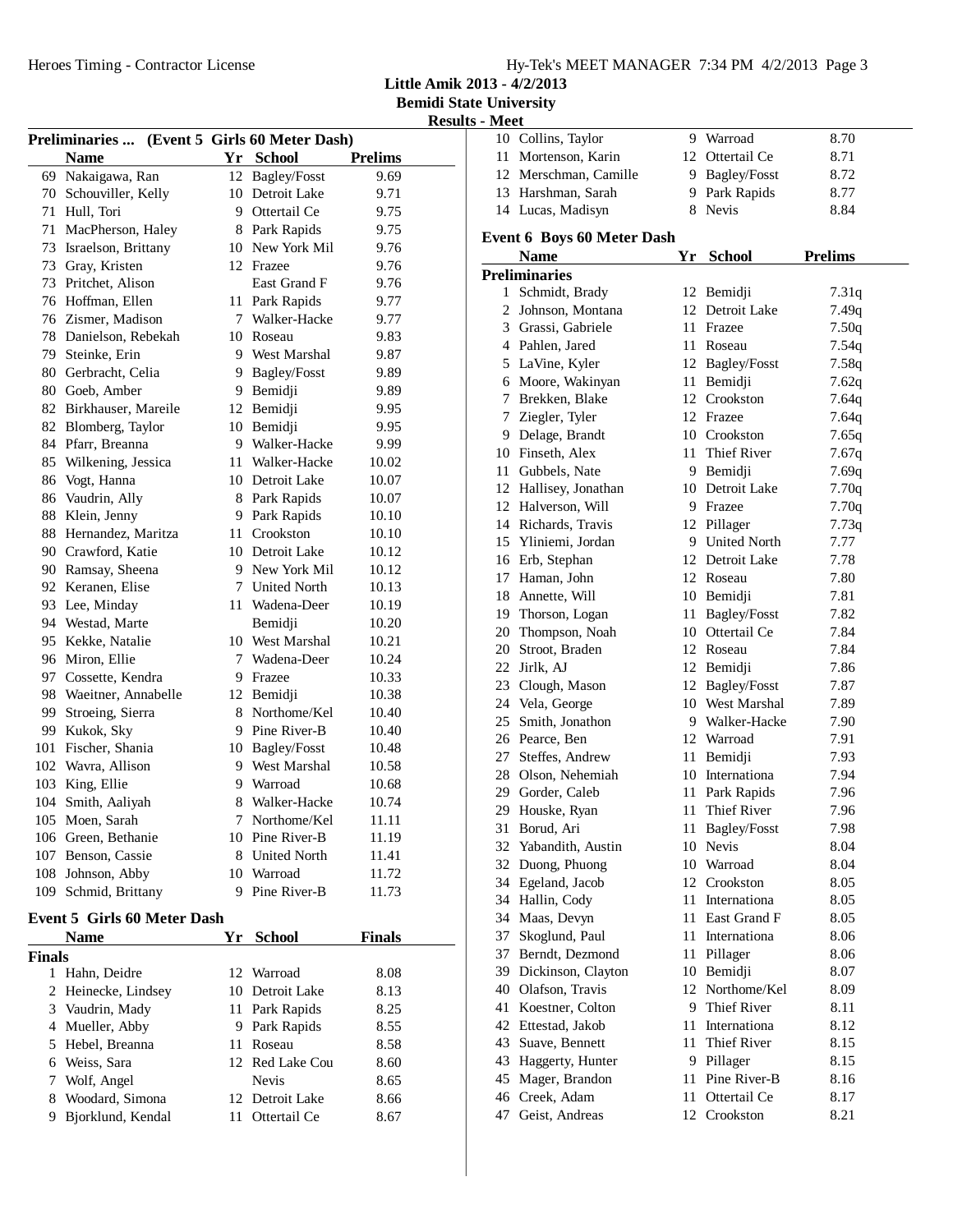**Little Amik 2013 - 4/2/2013**

**Bemidi State University Results - Meet**

|     |                        | Preliminaries  (Event 6 Boys 60 Meter Dash) |                     |                |
|-----|------------------------|---------------------------------------------|---------------------|----------------|
|     | <b>Name</b>            |                                             | Yr School           | <b>Prelims</b> |
| 47  | Mickelson, Josh        | 12                                          | Detroit Lake        | 8.21           |
|     | 49 Hulst, Justin       |                                             | 10 Crookston        | 8.22           |
|     | 50 Kroening, Tyler     |                                             | 12 Bemidji          | 8.23           |
| 51  | Kudee, Jamcy           |                                             | 9 Thief River       | 8.24           |
| 52  | Miller, Kiefer         | 9                                           | <b>Nevis</b>        | 8.25           |
| 53  | Harper, Jacob          | 11                                          | Pine River-B        | 8.26           |
| 53  | Yartz, Wyatt           | 9                                           | Bemidji             | 8.26           |
| 55  | Shaw, Nathan           | 9                                           | Roseau              | 8.27           |
| 55  | Peterson, Landon       | 11                                          | <b>Bagley/Fosst</b> | 8.27           |
| 55  | Bergeron, Blake        |                                             | 11 Crookston        | 8.27           |
| 58  | DeWolf, Clayton        | 9                                           | <b>Nevis</b>        | 8.30           |
| 58  | Veit, Gabe             | 7                                           | <b>Nevis</b>        | 8.30           |
| 60  | Bergmann, Beau         |                                             | 9 Walker-Hacke      | 8.31           |
| 61  | Jobman, Ryan           | 9                                           | Roseau              | 8.32           |
| 62  | Klamm, Cody            | 11                                          | Crookston           | 8.34           |
|     |                        |                                             | Pine River-B        |                |
| 63  | Loge, Jace             | 11                                          |                     | 8.36           |
| 64  | Brown, Tyshaun         | 11                                          | <b>Thief River</b>  | 8.40           |
|     | 64 Grove, Zach         |                                             | 12 Red Lake Cou     | 8.40           |
| 66  | Tatsak, Cole           |                                             | 10 Internationa     | 8.42           |
| 67  | Guajardo, Edger        | 12                                          | Park Rapids         | 8.48           |
| 68  | Brunhuber, Tony        | 11                                          | Pine River-B        | 8.55           |
| 68  | Hefta, Michael         | 11                                          | Crookston           | 8.55           |
|     | 70 Galliano, Frederico |                                             | 12 Ottertail Ce     | 8.63           |
| 70  | Dukek, Jesse           |                                             | Bagley/Fosst        | 8.63           |
| 72  | Chung, Jared           |                                             | 9 Wadena-Deer       | 8.64           |
| 72  | Dickson, Devin         | 12                                          | Walker-Hacke        | 8.64           |
| 74  | Dingman, Guthrie       | 9.                                          | Crookston           | 8.65           |
| 75  | Hanabuth, Matthew      | 10                                          | Frazee              | 8.66           |
| 76  | Shaver, Tyler          |                                             | 9 Crookston         | 8.67           |
| 77  | Hoefer, Felix          |                                             | 12 Bemidji          | 8.70           |
| 78  | Haman, Mitchel         | 7                                           | Wadena-Deer         | 8.71           |
| 79  | Rockensock, Andrew     | 9                                           | <b>United North</b> | 8.73           |
|     | 80 Yutrzenka, Max      | 9                                           | West Marshal        | 8.75           |
| 81  | Stroot, Reily          | 9                                           | Roseau              | 8.78           |
| 82  | Gross, Josiah          | 9                                           | Roseau              | 8.79           |
| 83  | Negen, Jordan          | 10                                          | Roseau              | 8.84           |
| 84  | Maxwell, Austin        | 9                                           | Bemidji             | 8.85           |
| 85  | Kapusansky, Casey      | 8                                           | New York Mil        | 8.87           |
| 86  | Godel, Tristin         | 10                                          | Wadena-Deer         | 8.89           |
| 87  | Asp, Otto              | 11                                          | <b>United North</b> | 8.92           |
| 88  | Clements, Jake         | 8                                           | <b>United North</b> | 9.00           |
| 89  | Hager, Devin           | 11                                          | East Grand F        | 9.01           |
| 89  | Osier, Randall         | 12                                          | Pine River-B        | 9.01           |
| 91  | Knaack, Seth           |                                             | 12 Crookston        | 9.06           |
| 92  | Wiirre, Brandon        | 7                                           | New York Mil        | 9.17           |
| 93  | Ostrander, Wyatt       | 8                                           | New York Mil        | 9.18           |
| 94  | Veillieux, Remington   | 9.                                          | Internationa        | 9.20           |
| 95  | Favela, Larry          | 8                                           | Northome/Kel        | 9.34           |
| 96  | Conway, Jordan         | 12                                          | West Marshal        | 9.35           |
| 97  | Cusey, Kaleb           | 9                                           | Pine River-B        | 9.40           |
| 97  | Benedict, Logan        | 11                                          | Trek-North          | 9.40           |
| 99  | Bravo, Jon             | 12                                          | Park Rapids         | 9.47           |
|     | 100 Wold, Casey        | 7                                           | Nevis               | 9.48           |
| 101 | Steffen, Hank          | 11                                          | Pine River-B        | 9.56           |
|     |                        |                                             |                     |                |

|               | 102 Meer, Tom                                 |      | 8 United North                 | 9.58               |  |
|---------------|-----------------------------------------------|------|--------------------------------|--------------------|--|
|               | 102 Johnson, Ben                              |      | 10 United North                | 9.58               |  |
|               | 104 Weckwerth, Joshua                         |      | 11 Park Rapids                 | 9.66               |  |
|               | 105 Engst, Jacob                              |      | 9 Park Rapids                  | 9.82               |  |
|               | 106 Halvorson, Joshua                         |      | 12 Thief River                 | 9.96               |  |
|               | 106 Crompton, Maks                            |      | 9 Warroad                      | 9.96               |  |
|               | 108 Noffsinger, Dylan                         |      | 8 New York Mil                 | 11.50              |  |
|               | <b>Event 6 Boys 60 Meter Dash</b>             |      |                                |                    |  |
|               | <b>Name</b>                                   |      | Yr School                      | <b>Finals</b>      |  |
| <b>Finals</b> |                                               |      |                                |                    |  |
|               | 1 Schmidt, Brady                              |      | 12 Bemidji                     | 7.28               |  |
|               | 2 Johnson, Montana                            |      | 12 Detroit Lake                | 7.40               |  |
|               | 3 Grassi, Gabriele                            |      | 11 Frazee                      | 7.42               |  |
|               | 4 Pahlen, Jared                               |      | 11 Roseau                      | 7.54               |  |
|               | 5 Ziegler, Tyler                              |      | 12 Frazee                      | 7.56               |  |
|               | 6 Brekken, Blake                              |      | 12 Crookston                   | 7.60               |  |
|               | 7 Halverson, Will                             |      | 9 Frazee                       | 7.60               |  |
|               | 8 Moore, Wakinyan                             |      | 11 Bemidji                     | 7.60               |  |
|               | 9 Hallisey, Jonathan                          |      | 10 Detroit Lake                | 7.62               |  |
|               | 10 Delage, Brandt                             |      | 10 Crookston                   | 7.64               |  |
|               | 11 LaVine, Kyler                              |      | 12 Bagley/Fosst                | 7.66               |  |
|               | 11 Gubbels, Nate                              |      | 9 Bemidji                      | 7.66               |  |
|               | 13 Finseth, Alex                              |      | 11 Thief River                 | 7.67               |  |
|               | 14 Richards, Travis                           |      | 12 Pillager                    | 7.68               |  |
|               |                                               |      |                                |                    |  |
|               | <b>Event 7 Girls 400 Meter Dash</b>           |      |                                |                    |  |
|               | <b>Name</b>                                   |      | Yr School                      | <b>Finals</b>      |  |
| <b>Finals</b> |                                               |      |                                |                    |  |
|               |                                               |      |                                |                    |  |
|               | 1 Rutten, Lydia                               |      | 8 New York Mil                 | 1:01.33            |  |
|               | 2 Truedson, Jenna                             |      | 10 Bemidji                     | 1:01.71            |  |
|               | 3 (Maea) Wall, Ellen                          |      | 10 Bemidji                     | 1:01.74            |  |
|               | 4 Korvela, Andrea                             |      | 10 United North                | 1:04.67            |  |
|               | 5 Hebel, Breanna                              |      | 11 Roseau                      | 1:04.96            |  |
|               | 6 Hamm, Jasmyn                                |      | 8 Detroit Lake                 | 1:06.35            |  |
|               | 7 Laakso, Claire                              |      | 11 Bemidji                     | 1:06.47            |  |
|               | 8 Ullyott, Abby                               |      | 10 Detroit Lake                | 1:06.86            |  |
|               | 9 Merickel, Madison                           |      | 10 Ottertail Ce                | 1:06.88            |  |
|               | 10 Schumacher, Sara                           |      | 9 Detroit Lake                 | 1:07.08            |  |
| 11            | Post, Danyel                                  |      | 10 Wadena-Deer                 | 1:07.32            |  |
|               | 12 Hellquist, Brooke                          |      | 9 Warroad                      | 1:07.88            |  |
| 13            | Faldet, Taylor                                |      | 12 Clearbrook-G                | 1:09.37            |  |
|               | 14 Johnson, Lily                              |      | 8 Ottertail Ce                 | 1:09.42            |  |
|               | 15 Keranen, Emily                             |      | 12 United North                | 1:10.15            |  |
|               | 16 Hanson, Tessa                              |      | 9 East Grand F                 | 1:10.31            |  |
|               | 17 Fast, Jasmine                              |      | 9 Warroad<br>10 Pine River-B   | 1:10.53            |  |
|               | 18 Porta, Megan                               | 8.   | Crookston                      | 1:10.64            |  |
|               | 19 Cwikla, Kennedy                            | 11 - |                                | 1:10.75<br>1:10.76 |  |
|               | 20 Rittgers, Justine                          |      | Park Rapids<br>9 West Marshal  | 1:11.03            |  |
| 21            | Krantz, Crysta                                |      | 8 United North                 | 1:11.18            |  |
|               | 22 Lake, Alayna<br>23 Binstock, Brandi        |      |                                | 1:11.26            |  |
|               |                                               |      | Bgmr Freeze*<br>9 East Grand F | 1:11.49            |  |
|               | 24 Jenson, Rachel                             |      | 12 Crookston                   | 1:11.65            |  |
|               | 25 Larson, Dominique<br>26 Kirkeide, Courtney |      | 12 Bgmr Freeze*                | 1:11.75            |  |
| 27            | Feuillerat, Shania                            |      | 10 West Marshal                | 1:11.91            |  |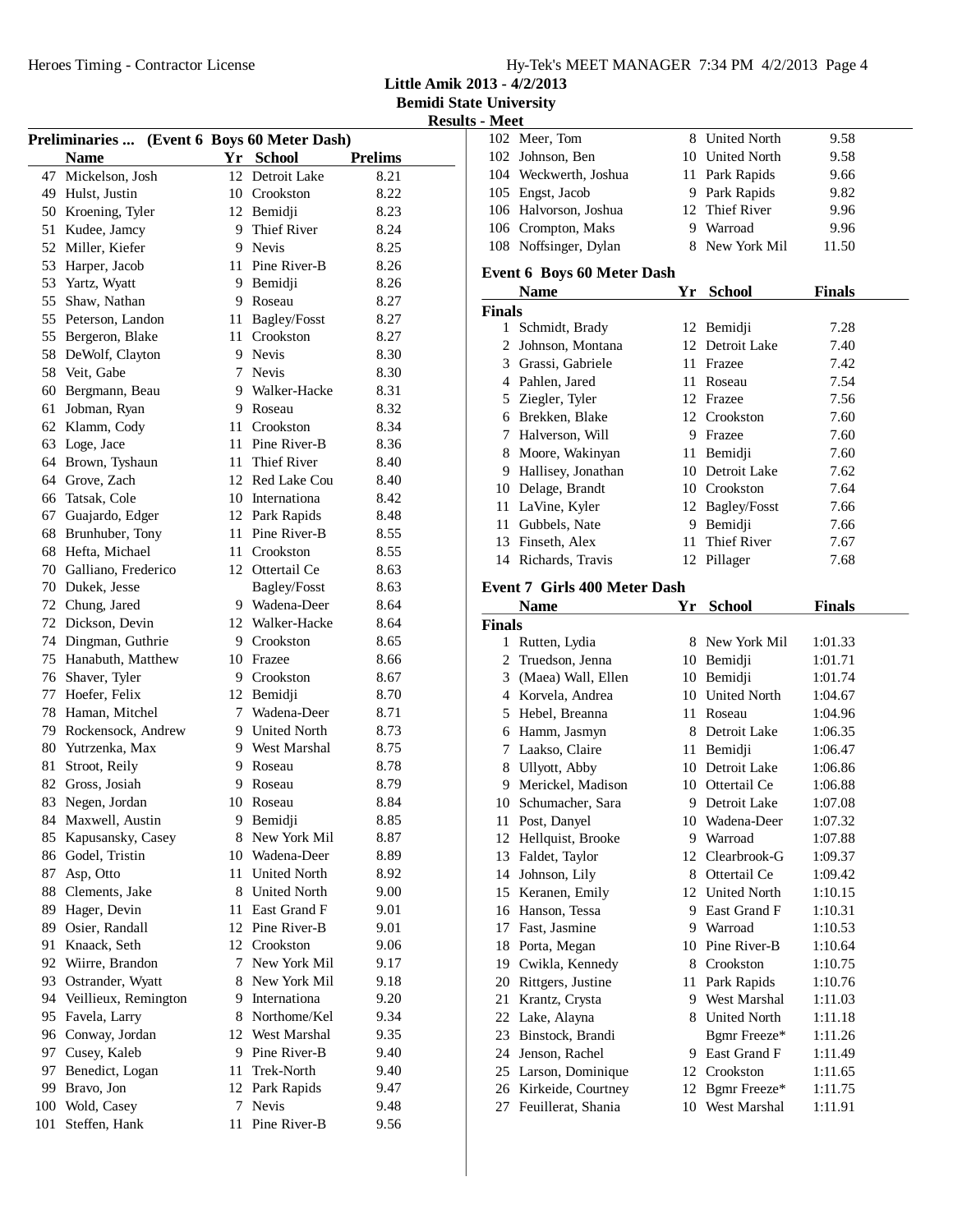**Little Amik 2013 - 4/2/2013**

|    |                                          |    |                            |                    | <b>Results - Meet</b> |
|----|------------------------------------------|----|----------------------------|--------------------|-----------------------|
|    | Finals  (Event 7 Girls 400 Meter Dash)   |    |                            |                    | 82 Tay                |
|    | <b>Name</b>                              |    | Yr School                  | <b>Finals</b>      | Event 8               |
|    | 28 Geist, Marietta                       | 9  | Crookston                  | 1:12.03            | <b>Na</b>             |
|    | 29 Arroyo, Alex                          |    | 11 East Grand F            | 1:12.24            | <b>Finals</b>         |
|    | 30 Groth, Haley                          |    | 9 Detroit Lake             | 1:12.58            | $1$ He                |
|    | 31 Helgeson, Gracie                      |    | 9 Roseau                   | 1:12.60            | $\overline{2}$<br>Ca  |
|    | 32 Wolff, Bria                           |    | 10 Park Rapids             | 1:12.76            | 3                     |
|    | 33 Hilmanowski, Tori                     |    | 7 Park Rapids              | 1:12.89            | Lai<br>4              |
|    | 34 Greenwaldt, Sydney                    |    | 11 Wadena-Deer             | 1:13.19            | Let                   |
|    | 35 Wollman, Casandra                     |    | 12 Red Lake Cou            | 1:13.20            | 5<br>Joh              |
|    | 36 Huot, Corina                          |    | 11 Red Lake Cou            | 1:13.41            | 6<br>Fri              |
|    | 37 Schissel, Sydney                      |    | 11 Wadena-Deer             | 1:13.43            | 7<br>Ha               |
|    | 38 Hegg, Jasmine                         |    | 10 Warroad                 | 1:13.46            | 8<br>We               |
|    | 39 Rosenthal, Brianna                    |    | 10 Wadena-Deer             | 1:13.61            | 9<br>Bri              |
|    | 40 Skyberg, Rylee                        |    | 9 East Grand F             | 1:13.84            | 10 Ov                 |
|    | 41 Bernia, Luisa                         |    | 7 Crookston                | 1:13.87            | 11<br>See             |
|    | 42 Pritchet, Alison                      |    | East Grand F               | 1:14.02            | 12 Sm                 |
|    | 43 Rau, Jade                             |    | 11 Pillager                | 1:14.11            | 13 Da                 |
|    | 44 Hahn, Madison                         |    | 9 Warroad                  | 1:14.41            | 14 Ma                 |
|    | 45 Dufault, Noelle                       |    | 9 Bagley/Fosst             | 1:14.70            | $15$ Log              |
|    | 46 Houselog, Alyssa                      |    | 10 Ottertail Ce            | 1:14.84            | 16 Pie                |
|    | 47 Gribben, Emma                         |    | 9 Walker-Hacke             | 1:15.33            | 17<br>Ha              |
|    | 48 Pesch, Livia                          |    | 7 East Grand F             | 1:15.42            | 18<br>Rai             |
|    | 49 Malone, Briana                        |    | 9 Wadena-Deer              | 1:15.46            | 19 Fly                |
|    | 50 Bruns, Riley                          |    | 11 Walker-Hacke            | 1:16.04            | 20 Bel                |
|    | 51 Drury, Jade                           |    | 8 United North             | 1:16.25            | 21<br>Bei             |
|    | 52 Opdahl, Miranda                       |    | 9 Thief River              | 1:16.26            | 22 Bat                |
|    | 53 Laine, Morgan                         |    | 9 Frazee                   | 1:16.31            | 23 Ko                 |
|    | 54 Syverson, Hailey                      |    | 12 Bagley/Fosst            | 1:16.41            | 24 Fer                |
|    | 55 Thomas, Anna                          |    | Bemidji                    | 1:16.45            | 25<br>Mi              |
|    |                                          |    | 7 Northome/Kel             |                    | 26<br>Sor             |
|    | 56 Cease, Madelyn                        |    | 9 East Grand F             | 1:16.56<br>1:16.77 | 27<br>Do              |
|    | 57 Flanagan, Khori<br>58 Fischer, Olivia |    |                            |                    | 28<br>Erk             |
|    | 59 Gray, Kristen                         |    | 8 Park Rapids<br>12 Frazee | 1:16.95<br>1:17.01 | 29<br>Joh             |
|    |                                          |    | 11 Pillager                | 1:17.08            | 29<br><b>O'N</b>      |
|    | 60 Massie, Jade                          |    |                            |                    | 31<br>Ste             |
|    | 61 Goeb, Amber                           |    | 9 Bemidji                  | 1:17.87            | 32 Bar                |
|    | 62 Lievsay, Shadow                       |    | 9 Northome/Kel             | 1:18.13            | 33 Asl                |
|    | 63 Bigger, Alexandria                    |    | 10 Frazee                  | 1:19.49            | 34 Sha                |
|    | 64 Munter, Savannah                      |    | 9 Bagley/Fosst             | 1:19.76            | 35 Jop                |
|    | 65 Hernandez, Maritza                    |    | 11 Crookston               | 1:20.18            | 36 Au                 |
|    | 66 Beach, Samantha                       |    | 8 Pillager                 | 1:21.55            | 37<br>Gri             |
|    | 67 hilluka, Greta                        | 7  | <b>United North</b>        | 1:21.75            | 38<br>Pit             |
|    | 68 Drury, Caroline                       | 8  | Park Rapids                | 1:21.81            | 39<br>Ha              |
| 69 | Schnoor, Heather                         |    | 8 United North             | 1:22.07            | 40<br>Bu              |
|    | 70 Hentges, Kayla                        | 7  | Northome/Kel               | 1:22.15            | 41<br>Osi             |
| 71 | Lomen, Maddy                             | 8. | Bagley/Fosst               | 1:22.33            | 42<br>Ho              |
| 72 | Robinson, Jasmine                        |    | 10 New York Mil            | 1:22.34            | 42<br>KΙ              |
| 73 | Schultz, Alyssa                          |    | 9 Crookston                | 1:22.35            | 42<br>Kit             |
|    | 74 Nelson, Rylie                         |    | 9 Thief River              | 1:22.79            | 45<br>Sat             |
|    | 75 Pfarr, Breanna                        |    | 9 Walker-Hacke             | 1:23.28            | 46<br>Wu              |
|    | 76 Miron, Ellie                          |    | 7 Wadena-Deer              | 1:23.54            | 47<br>Hu              |
|    | 77 Hendrickson, Lindsay                  |    | 7 United North             | 1:25.54            | 48<br>Sch             |
|    | 78 Heneman, Taylor                       |    | 10 Thief River             | 1:25.80            | 49<br>We              |
|    | 79 Goelzer, Alyssa                       | 9. | Crookston                  | 1:25.94            | 50<br>Ge              |
|    | 80 Frazer, Hallie                        | 10 | Thief River                | 1:26.99            | 51<br>Go              |
|    | 81 Kautz, Emily                          |    | 8 Pillager                 | 1:29.89            |                       |
|    |                                          |    |                            |                    |                       |

|                | 82 Taylor, Teaira          | 11 | Frazee          | 1:43.25       |  |
|----------------|----------------------------|----|-----------------|---------------|--|
|                | vent 8 Boys 400 Meter Dash |    |                 |               |  |
|                | <b>Name</b>                |    | Yr School       | <b>Finals</b> |  |
| nals           |                            |    |                 |               |  |
| 1              | Hendrickson, Elias         | 12 | Bemidji         | 54.02         |  |
| 2              | Carlson, Austin            | 11 | Park Rapids     | 54.66         |  |
| 3              | Larson, Cody               | 12 | East Grand F    | 55.88         |  |
| $\overline{4}$ | Letson, Jake               |    | 12 Bemidji      | 56.08         |  |
| 5              | Johnson, Ryan              |    | 11 United North | 56.12         |  |
| 6              | Fritz, Jacob               |    | 11 Detroit Lake | 56.34         |  |
| 7              | Hatfield, Logan            |    | 9 Bemidji       | 56.38         |  |
| 8              | Welty, Robert              |    | 11 Detroit Lake | 56.70         |  |
| 9              | Bring, Tory                |    | Bgmr Freeze*    | 56.78         |  |
| 10             | Ovitt, Dustin              |    | 11 Walker-Hacke | 57.10         |  |
| 11             | Seedorf, Cody              |    | 9 Ottertail Ce  | 57.30         |  |
| 12             | Smith, Jonathon            |    | 9 Walker-Hacke  | 57.38         |  |
| 13             | Dague, Collin              |    | 12 Ottertail Ce | 58.07         |  |
| 14             | Mager, Brandon             |    | 11 Pine River-B | 58.83         |  |
| 15             | Loge, Jace                 |    | 11 Pine River-B | 59.50         |  |
| 16             | Piekarski, Jake            |    | 11 Internationa | 59.53         |  |
| 17             | Haats, Kory                |    | 12 Warroad      | 1:00.50       |  |
| 18             | Rankin, Cody               |    | 10 Northome/Kel | 1:00.69       |  |
| 19             | Flynn, Gunner              |    | 11 New York Mil | 1:00.98       |  |
| 20             | Bellefeuille, Brady        |    | 10 Frazee       | 1:01.00       |  |
| 21             | Bergeron, Blake            |    | 11 Crookston    | 1:01.61       |  |
| 22             | Bauck, Zach                |    | 10 New York Mil | 1:01.88       |  |
| 23             | Kordasch, Georg            |    | 11 Warroad      | 1:02.07       |  |
| 24             | Ferrel, Conner             |    | 10 Park Rapids  | 1:02.29       |  |
| 25             | Miller, Ben                |    | 10 East Grand F | 1:02.33       |  |
| 26             | Sorvig, Keenan             |    | 10 Thief River  | 1:03.13       |  |
| 27             | Dos Santos, Alessandro     |    | 10 East Grand F | 1:03.21       |  |
| 28             | Erkenbrack, Sam            |    | 9 New York Mil  | 1:03.53       |  |
| 29             | Johnson, Dominick          |    | 9 Pillager      | 1:03.55       |  |
| 29             | O'Neill, Logan             |    | 12 Red Lake Cou | 1:03.55       |  |
| 31             | Stewart, Grant             |    | 10 Thief River  | 1:03.64       |  |
| 32             | Barta, Cody                |    | 10 East Grand F | 1:03.73       |  |
| 33             | Askelson, Austin           |    | 9 Detroit Lake  | 1:04.06       |  |
| 34             | Shaver, Tyler              |    | 9 Crookston     | 1:04.24       |  |
|                | 35 Joppru, Jacob           |    | 10 Thief River  | 1:04.30       |  |
| 36             | Audette, Hunter            |    | Bgmr Freeze*    | 1:04.37       |  |
| 37             | Griffith, Peter            |    | 9 Internationa  | 1:04.52       |  |
| 38             | Pittorf, Erik              |    | 9 Walker-Hacke  | 1:04.54       |  |
| 39             | Haberman, Lucas            |    | 10 Ottertail Ce | 1:04.73       |  |
| 40             | Bushey, Andretti           |    | 9 Walker-Hacke  | 1:04.75       |  |
| 41             | Osier, Randall             |    | 12 Pine River-B | 1:04.79       |  |
| 42             | Honke, Damian              | 10 | Park Rapids     | 1:04.82       |  |
| 42             | Klamm, Cody                | 11 | Crookston       | 1:04.82       |  |
| 42             | Kitchenmaster, Riley       | 9  | Frazee          | 1:04.82       |  |
| 45             | Sauer, Zach                | 12 | Bemidji         | 1:05.00       |  |
| 46             | Wulff, Jeremy              | 11 | Roseau          | 1:05.04       |  |
| 47             | Hulst, Justin              |    | 10 Crookston    | 1:05.08       |  |
| 48             | Schnathorst, Adam          | 9. | East Grand F    | 1:05.19       |  |
| 49             | Weller, Kobe               | 7  | New York Mil    | 1:05.40       |  |
| 50             | Geiselhart, Nathaniel      |    | 9 Frazee        | 1:05.77       |  |
| 51             | Godel, Tristin             | 10 | Wadena-Deer     | 1:05.87       |  |
|                |                            |    |                 |               |  |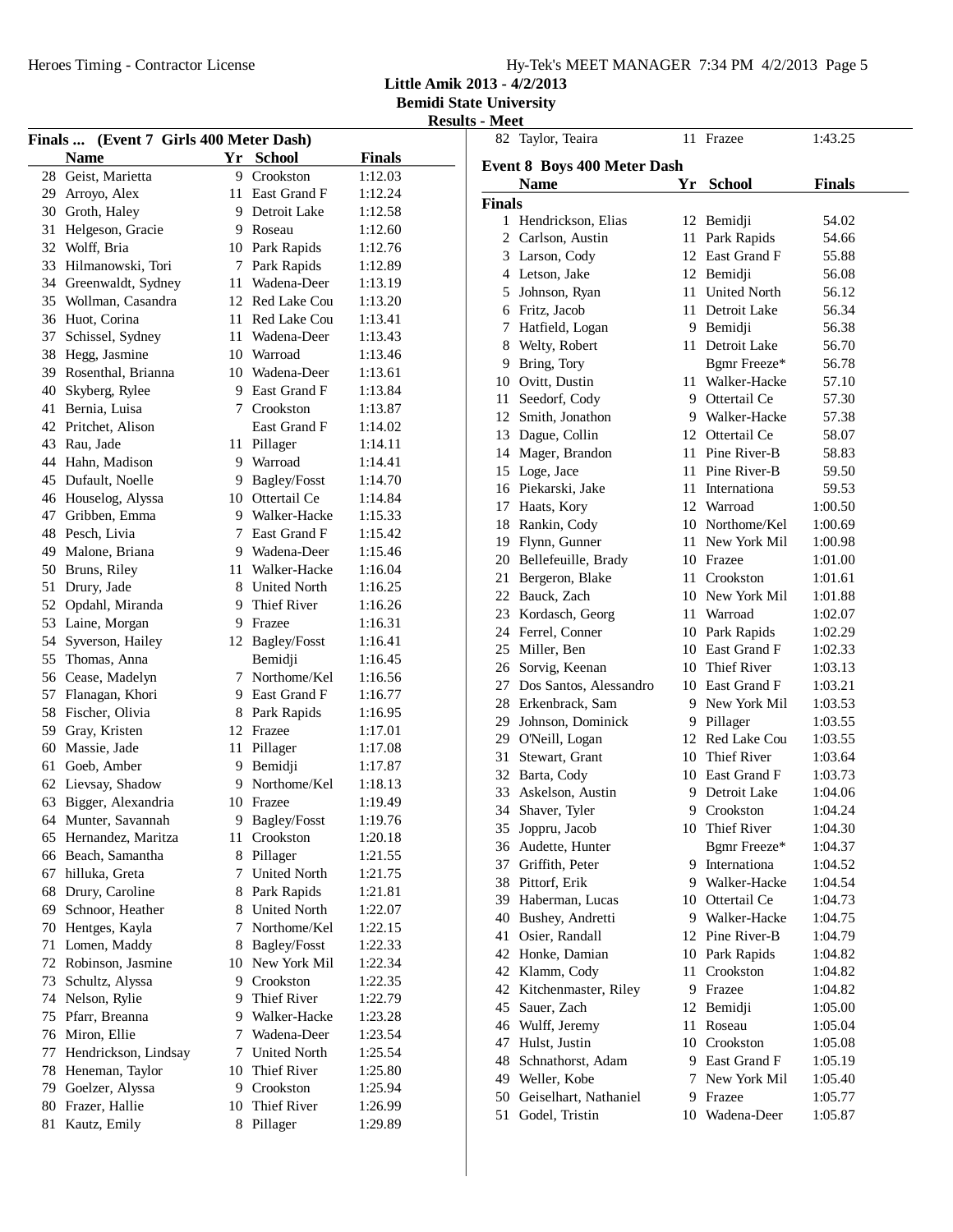**Little Amik 2013 - 4/2/2013**

|  | <b>Results - Meet</b> |  |  |  |
|--|-----------------------|--|--|--|
|--|-----------------------|--|--|--|

| Finals  (Event 8 Boys 400 Meter Dash) |                              |    |                         |               |  |  |
|---------------------------------------|------------------------------|----|-------------------------|---------------|--|--|
|                                       | <b>Name</b>                  | Yr | <b>School</b>           | <b>Finals</b> |  |  |
| 52                                    | Kvien, Pierce                | 9  | Roseau                  | 1:05.88       |  |  |
| 53                                    | Hendrickson, Tyler           |    | 9 Pillager              | 1:06.04       |  |  |
|                                       | 54 Fisher, Jonas             |    | 10 Warroad              | 1:06.08       |  |  |
| 55                                    | Youso, Ethan                 |    | Bemidji                 | 1:06.31       |  |  |
| 56                                    | Mathews, Eric                |    | 10 Internationa         | 1:06.66       |  |  |
| 57                                    | Mowry, Luke                  |    | 9 Thief River           | 1:06.73       |  |  |
| 58                                    | Zeigler, Cameron             |    | 9 United North          | 1:07.17       |  |  |
| 59                                    | Ricks, Nate                  | 12 | <b>Thief River</b>      | 1:08.02       |  |  |
| 60                                    | Johnson, Isaiah              | 9  | Walker-Hacke            | 1:08.07       |  |  |
| 61                                    | Linder, Matthew              | 11 | <b>Thief River</b>      | 1:08.80       |  |  |
| 62                                    | Burks, Austin                | 9  | Walker-Hacke            | 1:08.86       |  |  |
| 63                                    | Spadgenske, Ryan             |    | 10 United North         | 1:08.95       |  |  |
| 64                                    | Naugle, Ben                  | 9. | Walker-Hacke            | 1:09.12       |  |  |
| 65                                    | Anderson, Jonathon           |    | 9 Walker-Hacke          | 1:10.28       |  |  |
| 66                                    | Johnson, Regan               |    | 10 Bagley/Fosst         | 1:10.63       |  |  |
| 67                                    | Erkenbrack, Jake             | 7  | New York Mil            | 1:14.77       |  |  |
| 68                                    | Powell, Brian                | 9  | Thief River             | 1:17.19       |  |  |
| 69                                    | Haman, Mitchel               |    | 7 Wadena-Deer           | 1:19.43       |  |  |
| 70                                    | Crompton, Maks               | 9  |                         |               |  |  |
| 71                                    |                              |    | Warroad<br>Bagley/Fosst | 1:21.32       |  |  |
|                                       | LaRue, Logan                 | 10 |                         | 1:22.54       |  |  |
|                                       | Event 9 Girls 1600 Meter Run |    |                         |               |  |  |
|                                       | <b>Name</b>                  | Yr | <b>School</b>           | <b>Finals</b> |  |  |
| <b>Finals</b>                         |                              |    |                         |               |  |  |
| 1                                     | Huglen, Madeline             | 10 | Roseau                  | 5:37.03       |  |  |
|                                       | 2 Fast, Lindsay              |    | 11 Warroad              | 5:42.34       |  |  |
|                                       | 3 Ostlie, Mackenzie          | 8  | Detroit Lake            | 5:49.67       |  |  |
|                                       | 4 Carlson, Marissa           |    | 10 Bagley/Fosst         | 5:51.37       |  |  |
| 5                                     | Larson, Katie                |    | 12 Detroit Lake         | 5:52.69       |  |  |
|                                       | 6 Hamrin, Sarah              |    | 9 Trek-North            | 5:54.02       |  |  |
| 7                                     | Davidson, Katie              |    | 12 Crookston            | 5:54.60       |  |  |
| 8                                     | Braaten, Ivy                 | 8  | Roseau                  | 5:57.22       |  |  |
| 9                                     | Olson, Miranda               |    | 12 Detroit Lake         | 6:00.32       |  |  |
|                                       | 10 Brunelle, Emma            | 8  | Warroad                 | 6:03.13       |  |  |
| 11                                    | McIntosh, Lauren             |    | 10 Clearbrook-G         | 6:04.00       |  |  |
| 12                                    | Steenerson, Carly            | 10 | <b>Thief River</b>      | 6:11.39       |  |  |
| 13                                    | Schmitz, Emma                | 10 | Wadena-Deer             | 6:11.88       |  |  |
|                                       | 14 Kantonen, Lydia           |    | 8 Park Rapids           | 6:13.23       |  |  |
| 15                                    | Remus, Lora                  | 12 | Park Rapids             | 6:18.15       |  |  |
| 16                                    | McCamant, Holly              | 9  | Frazee                  | 6:19.23       |  |  |
| 17                                    | Mills, Kristi                | 11 | Northome/Kel            | 6:19.43       |  |  |
| 18                                    | Eskeli, Kaylee               | 9  | <b>Thief River</b>      | 6:22.53       |  |  |
| 19                                    | Eng, Tiana                   | 10 | Pillager                | 6:24.25       |  |  |
| 20                                    | Kraulik, Kari                | 9. | West Marshal            | 6:24.54       |  |  |
| 21                                    | Jenkins, Bailey              | 12 | West Marshal            | 6:24.58       |  |  |
| 22                                    | Porter, Jenna                | 8  | Crookston               | 6:25.07       |  |  |
| 23                                    | Wicklund, Katie              | 12 | Ottertail Ce            | 6:25.09       |  |  |
| 24                                    | Iversen, Maddie              | 10 | Ottertail Ce            | 6:25.62       |  |  |
| 25                                    | Olson, Morgan                | 12 | Park Rapids             | 6:27.70       |  |  |
| 26                                    | Weberg, Maddie               | 7  | West Marshal            | 6:29.87       |  |  |
| 27                                    | Hendrickx, Brooke            | 9  | New York Mil            | 6:42.37       |  |  |
| 28                                    | Hudec, Megan                 |    | 9 Northome/Kel          | 6:44.16       |  |  |
| 29                                    | Smith, Amber                 |    | 10 Bemidji              | 6:45.27       |  |  |
| 30                                    | Duresky, Lindsey             | 9  | Northome/Kel            | 6:45.54       |  |  |
|                                       |                              |    |                         |               |  |  |

| 31            | Wood, Emma                   | 11   | Walker-Hacke             | 6:47.16       |  |
|---------------|------------------------------|------|--------------------------|---------------|--|
|               | 32 Reishus, Jessica          |      | 12 Frazee                | 6:49.21       |  |
|               | 33 Meeks, Tiffany            |      | 7 Wadena-Deer            | 6:50.39       |  |
|               | 34 Palmner, Deja             |      | 7 Northome/Kel           | 6:51.27       |  |
|               | 35 Fulton, Lily              |      | 10 Trek-North            | 6:51.31       |  |
|               | 36 Kraulik, Kia              |      | 11 West Marshal          | 7:04.39       |  |
|               | 37 Wutzke, Taylor            |      | 10 Frazee                | 7:04.44       |  |
|               | 38 Andersen, Jessica         |      | 12 Park Rapids           | 7:21.00       |  |
|               | 39 Johnston, Krista          |      | 12 Warroad               | 7:43.52       |  |
|               | 40 Sternberg, Lindsey        |      | 10 Frazee                | 8:04.12       |  |
|               |                              |      |                          |               |  |
|               | Event 10 Boys 1600 Meter Run |      |                          |               |  |
|               | <b>Name</b>                  | Yr   | <b>School</b>            | <b>Finals</b> |  |
| <b>Finals</b> |                              |      |                          |               |  |
| 1             | Foltz, Zach                  | 11   | Detroit Lake             | 4:53.82       |  |
| 2             | Erickson, Tyler              | 11   | Roseau                   | 4:55.33       |  |
|               | 3 Gagner, Cody               |      | 10 Red Lake Cou          | 4:59.37       |  |
|               | 4 Nelson, Weston             |      | 10 Roseau                | 5:02.09       |  |
|               | 5 Geist, Andreas             |      | 12 Crookston             | 5:02.11       |  |
|               | 6 Nemec, Alan                |      | 9 Red Lake Cou           | 5:02.66       |  |
|               | 7 Trosen, Josh               |      | 12 Nevis                 | 5:08.17       |  |
|               | 8 Jourdan, Matthew           |      | 9 Northome/Kel           | 5:10.64       |  |
|               | 9 Lukanen, TJ                |      | 10 Pine River-B          | 5:10.98       |  |
|               | 10 Widman, Josh              |      | 11 Walker-Hacke          | 5:11.07       |  |
|               | 11 Kim, Jimmy                |      | 9 Wadena-Deer            | 5:11.26       |  |
|               | 12 Eliason, Will             | 11 - | Wadena-Deer              | 5:13.24       |  |
|               | 13 Neururer, Matt            |      | 12 Pillager              | 5:14.58       |  |
|               | 14 Himmelspach, Ben          |      | 9 Ottertail Ce           | 5:19.11       |  |
|               | 15 Shipman, Mark             |      | 11 Detroit Lake          | 5:22.07       |  |
|               | 16 Frost, Charlie            |      | 9 Ottertail Ce           | 5:23.44       |  |
|               | 17 Watchorn, Tristan         |      | 11 Frazee                | 5:29.20       |  |
|               | 18 Steer, Jake               |      | 9 West Marshal           | 5:31.77       |  |
|               | 19 Mykleseth, Thomas         |      | 9 Crookston              | 5:32.33       |  |
|               | 20 Meyer, Anthony            |      | 10 Detroit Lake          | 5:32.36       |  |
|               | 21 Olsen, Derek              |      | 10 Roseau                | 5:33.17       |  |
|               | 22 Johnson, Spencer          | 11   | Ottertail Ce             | 5:34.74       |  |
|               | 23 Dorman, Ben               | 10   | Crookston                | 5:34.88       |  |
|               | 24 Hoefer, Felix             | 12   | Bemidji                  | 5:35.21       |  |
|               | 24 Wagner, Giizhik           | 9    | Northome/Kel             | 5:35.21       |  |
|               | 26 Miller, Jonathan          |      | 10 Crookston             | 5:36.23       |  |
|               | 27 Dickman, Cole             |      | 10 East Grand F          | 5:41.79       |  |
|               | 28 Klopp, Christopher        | 9.   | Thief River              | 5:47.93       |  |
|               | 29 Adams, Logan              |      | 9 Northome/Kel           | 5:48.03       |  |
|               | 30 Heppner, Zach             |      | 7 Warroad                | 5:53.33       |  |
| 31            | Bode, Roman                  |      | 12 Bagley/Fosst          | 5:53.98       |  |
|               | 32 Afshari, Drew             |      | 9 East Grand F           | 5:54.43       |  |
| 33            |                              |      | 12 West Marshal          |               |  |
|               | Hrynyshyn, Kyle              |      |                          | 5:55.75       |  |
|               | 34 Gulbranson, Jordan        | 9.   | Pillager<br>Walker-Hacke | 5:56.53       |  |
|               | 35 Smith, Colter             | 11   |                          | 5:56.68       |  |
|               | 36 Huckbody, Collin          |      | <b>Nevis</b>             | 5:58.83       |  |
|               | 37 Lindbery, Nicholas        | 12   | Bagley/Fosst             | 6:00.33       |  |
|               | 38 Olson, Colton             | 10   | Frazee                   | 6:00.56       |  |
|               | 39 Kozitza, Dylan            | 9    | Pillager                 | 6:01.39       |  |
|               | 40 Letson, Donnie            | 10   | Bemidji                  | 6:04.15       |  |
| 41            | Pittorf, Erik                | 9    | Walker-Hacke             | 6:13.48       |  |
|               | 42 Nelson, Spencer           | 9    | Thief River              | 6:15.51       |  |
|               |                              |      |                          |               |  |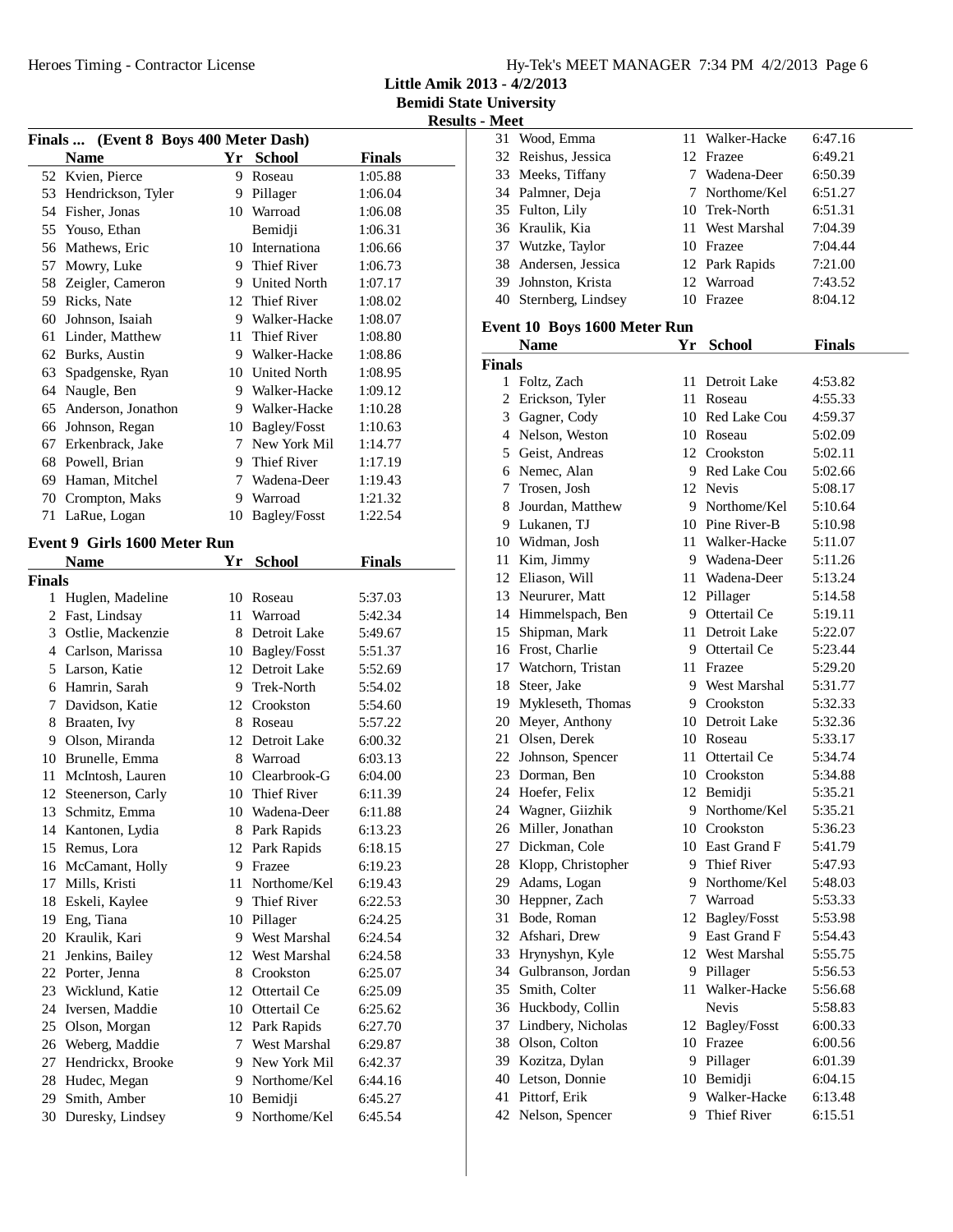Heroes Timing - Contractor License

|  | Hy-Tek's MEET MANAGER 7:34 PM 4/2/2013 Page 7 |  |  |
|--|-----------------------------------------------|--|--|
|  |                                               |  |  |

**Little Amik 2013 - 4/2/2013**

**Bemidi State University**

|               | Finals  (Event 10 Boys 1600 Meter Run) |                     |                    |
|---------------|----------------------------------------|---------------------|--------------------|
|               | <b>Name</b>                            | Yr School           | <b>Finals</b>      |
|               | 43 Brekken, Elliot                     | 12 Crookston        | 6:15.72            |
|               | 44 Najjar, Joey                        | 8 Wadena-Deer       | 6:18.25            |
|               | 45 Brokaw, Billy                       | 10 Internationa     | 6:24.51            |
|               | 46 Peterson, Brett                     | 10 East Grand F     | 6:25.29            |
|               | 47 Eckstrom, Cameron                   | 7 Northome/Kel      | 6:25.75            |
|               | 48 Gagner, Kyle                        | 8 Red Lake Cou      | 6:27.32            |
|               | 49 Jares, Zach                         | 9 Pillager          | 6:40.33            |
|               | 50 Dinh, Justin                        | <b>Nevis</b>        | 7:16.99            |
|               | 51 Eckstrom, Paul                      | 10 Northome/Kel     | 7:47.48            |
|               |                                        |                     |                    |
|               | Event 11 Girls 4x200 Meter Relay       |                     |                    |
|               | <b>Team</b>                            | <b>Relay</b>        | <b>Finals</b>      |
| <b>Finals</b> |                                        |                     |                    |
|               | 1 Detroit Lakes                        | A                   | 1:51.01            |
|               | 2 Park Rapids Area                     | A                   | 1:54.49            |
|               | 3 Bagley/Fosston*                      | A                   | 1:56.38            |
|               | 4 Bemidji                              | A                   | 1:57.62            |
|               | 5 Detroit Lakes                        | B                   | 1:58.07            |
|               | 6 Roseau                               | A                   | 1:59.50            |
|               | 7 Nevis                                | A                   | 2:00.32            |
|               | 8 Warroad                              | A                   | 2:00.70            |
|               | 9 Wadena-Deer Creek                    | A                   | 2:00.73            |
|               | 10 Thief River Falls                   | A                   | 2:01.03            |
|               | 11 Detroit Lakes                       | $\overline{C}$      | 2:01.74            |
|               | 12 Clearbrook-Gonvick                  | A                   | 2:02.39            |
|               | 13 East Grand Forks                    | A                   | 2:02.52            |
|               | 14 Park Rapids Area                    | B                   | 2:02.90            |
| 15            | Pillager                               | A                   | 2:02.92            |
|               | 16 Ottertail Ce                        | A                   | 2:02.97            |
|               | 17 Frazee                              | A                   | 2:03.67            |
|               | 18 Bemidji                             | $\overline{C}$      | 2:04.06            |
|               | 19 Bgmr Freeze*                        | A                   | 2:04.74            |
|               | 20 Crookston                           | A                   | 2:05.02            |
|               | 21 East Grand Forks                    | B                   | 2:05.71            |
|               |                                        | A                   |                    |
|               | 22 Red Lake County*<br>23 Bemidji      |                     | 2:06.93<br>2:07.42 |
|               |                                        | B<br>$\overline{C}$ |                    |
|               | 24 Park Rapids Area                    |                     | 2:07.58            |
|               | 25 West Marshall*                      | A                   | 2:07.89            |
|               | 26 Bagley/Fosston*                     | В                   | 2:08.11            |
| 27            | Thief River Falls                      | B                   | 2:09.26            |
| 28            | <b>Detroit Lakes</b>                   | D                   | 2:09.50            |
|               | 29 Park Rapids Area                    | D                   | 2:10.23            |
|               | 30 West Marshall*                      | $\mathsf{C}$        | 2:10.97            |
| 31            | New York Mills                         | A                   | 2:11.32            |
|               | 32 Wadena-Deer Creek                   | B                   | 2:12.10            |
| 33            | West Marshall*                         | B                   | 2:12.61            |
| 34            | Bemidji                                | D                   | 2:13.35            |
| 35            | Walker-Hacke                           | A                   | 2:13.36            |
| 36            | Northome/Kel                           | A                   | 2:14.39            |
| 37            | Walker-Hacke                           | B                   | 2:15.74            |
| 38            | Warroad                                | B                   | 2:16.71            |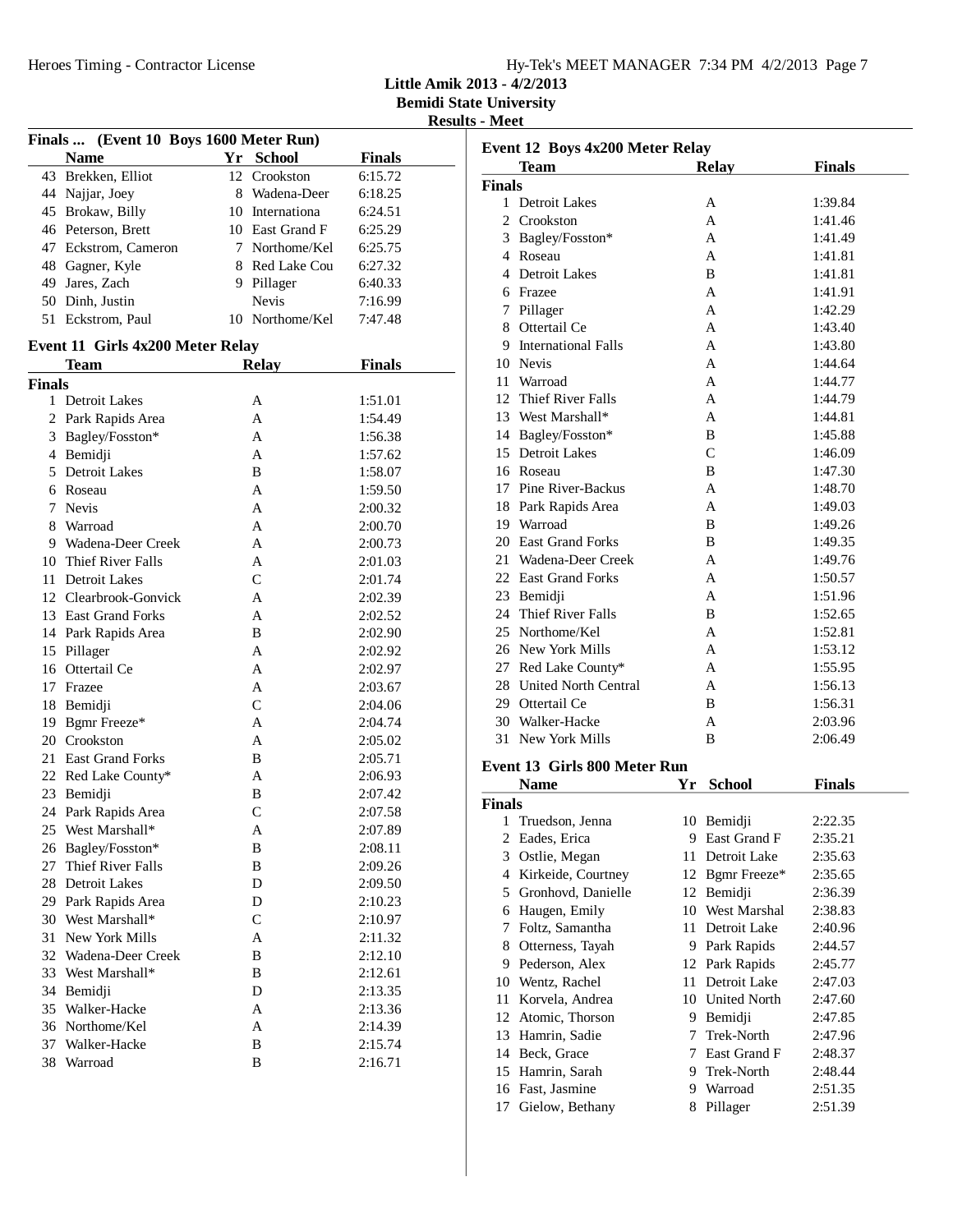**Little Amik 2013 - 4/2/2013**

**Bemidi State University Results - Meet**

| Finals  (Event 13 Girls 800 Meter Run) |                                    |      |                         |                    |  |  |  |
|----------------------------------------|------------------------------------|------|-------------------------|--------------------|--|--|--|
|                                        | <b>Name</b>                        |      | Yr School               | <b>Finals</b>      |  |  |  |
|                                        | 18 Kraulik, Kari                   |      | 9 West Marshal          | 2:52.26            |  |  |  |
|                                        | 19 Nolan-Rapatz, Sonora            |      | 12 Pillager             | 2:52.89            |  |  |  |
| 20                                     | Eskeli, Kaylee                     |      | 9 Thief River           | 2:53.67            |  |  |  |
| 21                                     | Huot, Corina                       |      | 11 Red Lake Cou         | 2:56.35            |  |  |  |
|                                        | 22 Goulet, Madison                 |      | 10 Warroad              | 2:56.48            |  |  |  |
|                                        | 23 Eckberg, Auroura                |      | 9 Detroit Lake          | 2:56.67            |  |  |  |
|                                        | 24 Fettig, Heather                 |      | 10 Roseau               | 2:57.68            |  |  |  |
|                                        | 25 Reishus, Jessica                |      | 12 Frazee               | 2:58.25            |  |  |  |
|                                        | 26 Polzin, Emma                    |      | 8 Nevis                 | 2:58.91            |  |  |  |
| 27                                     | Sistad, Becca                      |      | 12 Bagley/Fosst         | 3:00.02            |  |  |  |
|                                        | 28 Palmner, Deja                   |      | 7 Northome/Kel          | 3:00.78            |  |  |  |
|                                        | 29 Mooney, Cielo                   |      | 8 Nevis                 | 3:01.63            |  |  |  |
| 30                                     | Walters, Jordan                    |      | 11 Nevis                | 3:01.71            |  |  |  |
| 31                                     | Olson, Anna                        |      | 8 United North          | 3:01.89            |  |  |  |
|                                        | 32 Heppner, Susy                   |      | 12 Warroad              | 3:02.51            |  |  |  |
| 33                                     | Drury, Karly                       |      | 12 Nevis                | 3:03.00            |  |  |  |
| 34                                     | Kuismi, Sarah                      |      | 10 United North         | 3:04.79            |  |  |  |
| 35                                     | Kraulik, Kia                       |      | 11 West Marshal         | 3:04.94            |  |  |  |
|                                        | 36 Reichert, Hayley                | 11 - | Clearbrook-G            | 3:05.08            |  |  |  |
| 37                                     | Andersen, Kayla                    |      | 9 Park Rapids           | 3:08.11            |  |  |  |
| 38                                     | Espe, Brittany                     |      | 10 Roseau               | 3:08.21            |  |  |  |
| 39                                     | Frazer, Hallie                     |      | 10 Thief River          | 3:09.47            |  |  |  |
| 40                                     | Wiberg, Taylar                     |      | 10 Roseau               | 3:10.23            |  |  |  |
| 41                                     | Nelson, Katie                      |      | 9 Bagley/Fosst          | 3:10.79            |  |  |  |
| 42                                     | Johnson, Lanaiah                   |      | 10 Pillager             | 3:11.30            |  |  |  |
| 43                                     | Fulton, Lily                       |      | 10 Trek-North           | 3:11.34            |  |  |  |
|                                        | 44 Perlmutter, Tanisha             |      | 11 Detroit Lake         | 3:12.41            |  |  |  |
| 45                                     | MacFarlane, Mackenzie              |      | 9 Walker-Hacke          | 3:13.04            |  |  |  |
|                                        | 46 Gerardy, Abby                   |      | 12 Red Lake Cou         | 3:13.65            |  |  |  |
| 47                                     | Laine, Morgan                      |      | 9 Frazee                | 3:14.91            |  |  |  |
| 48                                     | Shaver, Courtney                   | 8.   | Bagley/Fosst            | 3:15.03            |  |  |  |
| 49                                     | Berens, Crystall                   |      | Nevis                   | 3:15.91            |  |  |  |
|                                        | 50 Klein, Amy                      |      | 10 Park Rapids          | 3:16.52            |  |  |  |
| 51                                     | Johnson, Lily                      |      | 8 Ottertail Ce          | 3:18.14            |  |  |  |
|                                        | 52 Brinkman, Cierra                |      | 10 Roseau               | 3:19.20            |  |  |  |
|                                        | 53 Rilla, Katie                    |      | 9 Ottertail Ce          | 3:19.77            |  |  |  |
| 54                                     | Thiesen, Mariah                    | 11   | Ottertail Ce            | 3:20.89            |  |  |  |
| 55                                     | Sternberg, Lindsey                 |      | 10 Frazee               | 3:23.01            |  |  |  |
| 56                                     | Simpson, Jill                      | 12   | Park Rapids             | 3:23.05            |  |  |  |
| 57                                     | Pageler, Danelle                   | 11   | West Marshal            | 3:33.02            |  |  |  |
| 58                                     | Johnson, Eva                       | 7    | <b>United North</b>     | 3:40.58            |  |  |  |
|                                        | <b>Event 14 Boys 800 Meter Run</b> |      |                         |                    |  |  |  |
|                                        | <b>Name</b>                        | Yr   | <b>School</b>           | <b>Finals</b>      |  |  |  |
|                                        |                                    |      |                         |                    |  |  |  |
| Finals<br>1                            |                                    | 11   |                         | 2:05.01            |  |  |  |
| 2                                      | Carlson, Sam<br>Okeson, Michael    | 12   | Bemidji<br>Detroit Lake |                    |  |  |  |
| 3                                      | Sorum, Tom                         |      | 12 Detroit Lake         | 2:09.56            |  |  |  |
|                                        | 4 Bellefeuille, Richard            | 11   | Detroit Lake            | 2:09.95            |  |  |  |
|                                        |                                    | 11   | East Grand F            | 2:11.93            |  |  |  |
| 5.                                     | Seim, Tanner                       | 11   | Ottertail Ce            | 2:12.41            |  |  |  |
| 6<br>7                                 | Himmelspach, Luke                  |      | 10 Red Lake Cou         | 2:13.87            |  |  |  |
| 8                                      | Gagner, Cody<br>Bring, Tory        |      | Bgmr Freeze*            | 2:14.48            |  |  |  |
| 9                                      | Johnson, Logan                     |      | 12 Thief River          | 2:14.71<br>2:14.85 |  |  |  |
|                                        |                                    |      |                         |                    |  |  |  |
|                                        |                                    |      |                         |                    |  |  |  |

|               | 10 Johnson, Ryan              | 11 | <b>United North</b> | 2:19.16       |  |
|---------------|-------------------------------|----|---------------------|---------------|--|
|               | 11 Larson, Louis              |    | 9 Bagley/Fosst      | 2:19.47       |  |
|               | 12 Appleton, Caleb            |    | 9 Bemidji           | 2:21.05       |  |
|               | 13 Mykleseth, Thomas          |    | 9 Crookston         | 2:21.76       |  |
|               | 14 Freyholtz, Billy           |    | 10 Bemidji          | 2:22.22       |  |
|               | 15 Adolphson, Spencer         | 11 | Park Rapids         | 2:22.57       |  |
|               | 16 Klopp, Taylor              | 11 | Thief River         | 2:22.67       |  |
|               | 17 Beckstrand, Max            |    | 9 Bagley/Fosst      | 2:24.30       |  |
|               | 18 Wagner, Giizhik            |    | 9 Northome/Kel      | 2:26.62       |  |
|               | 19 Nelson, Cole               |    | 10 Bagley/Fosst     | 2:27.33       |  |
|               | 20 Ferrel, Conner             |    | 10 Park Rapids      | 2:27.65       |  |
|               | 21 West, Jeffrey              |    | 8 Pillager          | 2:32.23       |  |
|               | 22 Schirrick, Wyatt           |    | 10 Red Lake Cou     | 2:33.70       |  |
|               | 23 Schultz, Eric              | 11 | Ottertail Ce        | 2:34.18       |  |
|               | 24 Watchorn, Zac              |    | 8 Frazee            | 2:34.43       |  |
|               | 25 Olson, Matt                | 11 | Ottertail Ce        | 2:34.67       |  |
|               | 26 Osier, Randall             |    | 12 Pine River-B     | 2:35.47       |  |
|               | 27 Nemec, Alan                |    | 9 Red Lake Cou      | 2:36.19       |  |
|               | 28 Borcharov, Matvey          |    | 10 Northome/Kel     | 2:36.51       |  |
|               | 29 Fultz, Zachary             |    | 9 Bagley/Fosst      | 2:37.36       |  |
|               | 30 Audette, Hunter            |    | Bgmr Freeze*        | 2:37.90       |  |
|               | 31 Dingman, Guthrie           |    | 9 Crookston         | 2:41.82       |  |
|               | 32 Klopp, Christopher         |    | 9 Thief River       | 2:42.97       |  |
|               | 33 Mathews, Eric              |    | 10 Internationa     | 2:43.48       |  |
|               | 34 Madsen, Chris              |    | 12 Bemidji          | 2:43.86       |  |
|               | 35 Gudmunson, Kenner          |    | 9 Bemidji           | 2:44.54       |  |
|               | 36 Anderson, Max              | 10 | Thief River         | 2:45.21       |  |
|               | 37 Johnson, Garrett           |    | 8 Pillager          | 2:53.93       |  |
|               | 38 Peterson, Brett            |    | 10 East Grand F     | 2:56.61       |  |
|               | 39 Kozitza, Dylan             |    | 9 Pillager          | 2:57.30       |  |
|               | 40 Brokaw, Billy              |    | 10 Internationa     | 3:01.53       |  |
|               | 41 Gagner, Kyle               |    | 8 Red Lake Cou      | 3:02.32       |  |
|               | 42 Skogstad, Levi             | 11 | Internationa        | 3:04.15       |  |
|               | 43 Crompton, Maks             |    | 9 Warroad           | 3:07.41       |  |
|               | Event 15 Girls 200 Meter Dash |    |                     |               |  |
|               | <b>Name</b>                   |    | Yr School           | <b>Finals</b> |  |
| <b>Finals</b> |                               |    |                     |               |  |
|               | 1 (Maea) Wall, Ellen          |    | 10 Bemidji          | 26.76         |  |
|               | 2 Hahn, Deidre                |    | 12 Warroad          | 26.80         |  |
| 3             | Biermaier, Meleah             | 9. | Thief River         | 27.36         |  |
| 4             | Kay Johnson, Addie            | 10 | Detroit Lake        | 27.86         |  |
| 5             | Truedson, Jenna               | 10 | Bemidji             | 27.88         |  |
| 6             | Hebel, Breanna                | 11 | Roseau              | 28.26         |  |
| 7             | Mueller, Abby                 | 9  | Park Rapids         | 28.44         |  |
| 8             | Mortenson, Karin              | 12 | Ottertail Ce        | 28.83         |  |
| 9             | Collins, Taylor               | 9  | Warroad             | 28.84         |  |

10 Merschman, Camille 9 Bagley/Fosst 29.15 11 Hesse, Michaela 10 United North 29.21 12 Vaudrin, Mady 11 Park Rapids 29.37 13 Jorgenson, Hailey 10 Detroit Lake 29.82 14 Bateman, Grace 12 Park Rapids 29.84 15 Rutten, Ellie 10 New York Mil 29.85 16 Wolf, Angel Nevis Nevis 30.00 17 Korvela, Andrea 10 United North 30.10 18 Porta, Megan 10 Pine River-B 30.17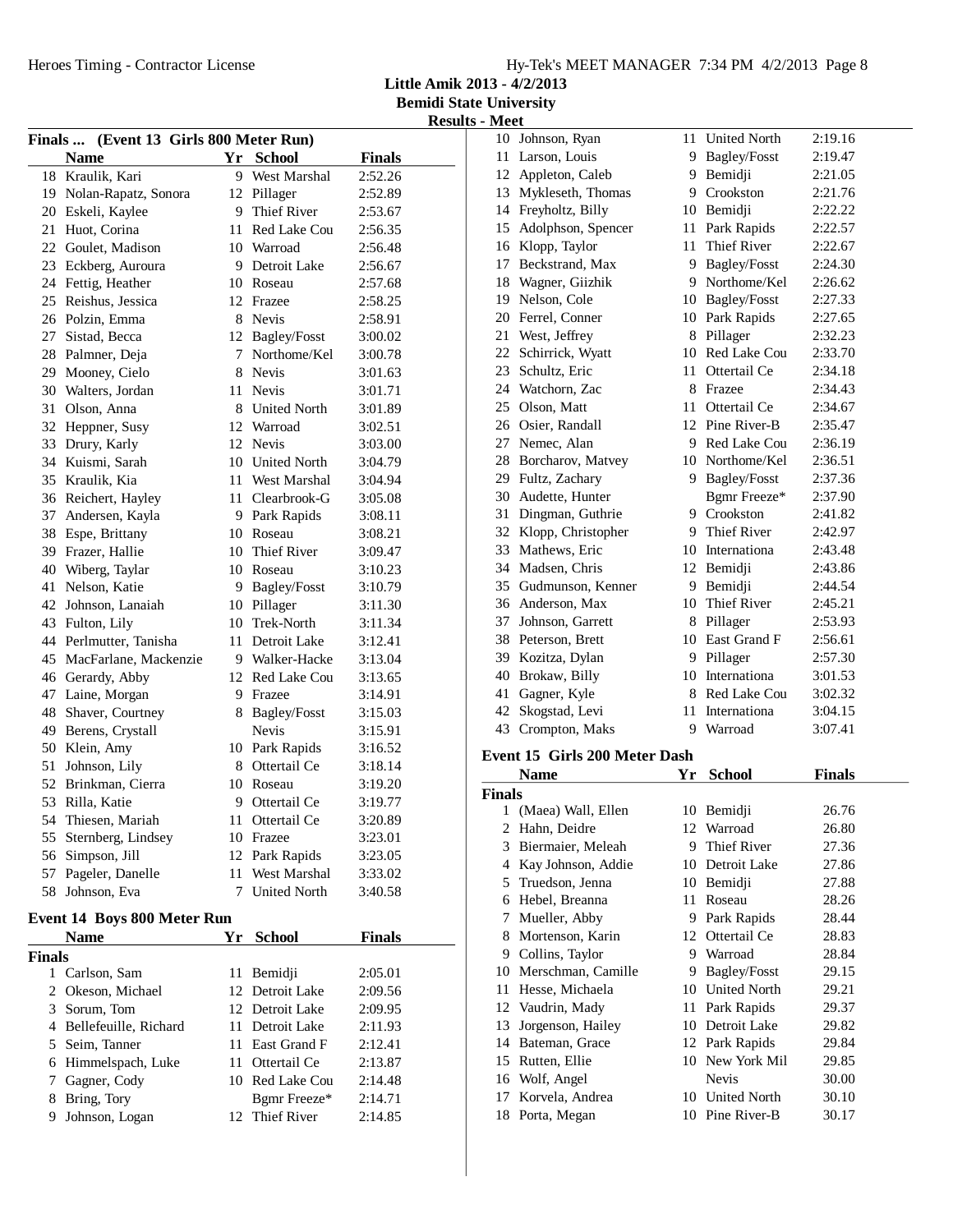**Little Amik 2013 - 4/2/2013**

**Bemidi State University Results - Meet** 

|          | Finals  (Event 15 Girls 200 Meter Dash) |    |                     |               |
|----------|-----------------------------------------|----|---------------------|---------------|
|          | <b>Name</b>                             |    | Yr School           | <b>Finals</b> |
|          | 19 Tangen, Bethany                      |    | 11 Roseau           | 30.21         |
|          | 20 Bigger, Alexandria                   |    | 10 Frazee           | 30.30         |
| 21       | Santl, Lindsey                          |    | 8 Roseau            | 30.33         |
|          | 22 Kainz, Kelsey                        |    | 9 Thief River       | 30.36         |
|          | 23 Adriane, Rickert                     |    | 9 Bemidji           | 30.40         |
|          | 24 Weiss, Sara                          |    | 12 Red Lake Cou     | 30.44         |
|          | 25 Lucas, Madisyn                       |    | 8 Nevis             | 30.45         |
|          | 26 Kollar, Olivia                       |    | 9 Ottertail Ce      | 30.52         |
|          | 27 Anderson, Hannah                     |    | 8 Nevis             | 30.55         |
|          | 28 Pohl, Brea                           |    | 8 Nevis             | 30.61         |
|          | 28 Tangquist, Elise                     |    | 8 Crookston         | 30.61         |
|          | 30 Falldorf, Emily                      |    | 9 Bemidji           | 30.78         |
|          | 31 Lucas, Jordan                        |    | 9 Nevis             | 30.81         |
|          | 32 Byman, Jordan                        |    | 12 Park Rapids      | 30.82         |
|          | 33 Hanson, Amy                          |    | 9 Roseau            | 30.86         |
|          | 34 Cremers, Kayla                       |    | 10 East Grand F     | 30.92         |
|          | 35 Hauth, Chloe                         |    | 9 Park Rapids       | 30.95         |
|          | 36 Pantzer, Maggie                      |    | 11 East Grand F     | 31.01         |
|          | 37 Pemberton, Mercedes                  |    | 9 Bagley/Fosst      | 31.05         |
|          | 38 Hanson, Tiffany                      |    | 7 East Grand F      | 31.13         |
|          | 39 Drury, Karly                         |    | 12 Nevis            | 31.16         |
|          | 39 Lee, Sheena                          |    | 12 Thief River      | 31.16         |
|          | 41 Bruns, Hailey                        |    | 10 Walker-Hacke     | 31.17         |
|          | 41 Harrier, Josie                       |    | 8 Detroit Lake      | 31.17         |
|          | 43 Bergeron, Brooke                     |    | 9 Crookston         | 31.21         |
|          | 44 Olson, Nokomi                        |    | 8 Nevis             | 31.22         |
|          |                                         |    |                     |               |
|          | 44 Barker, Samantha                     |    | 12 Frazee           | 31.22         |
|          | 46 Greendahl, Alexia                    |    | 9 Bemidji           | 31.27         |
|          | 46 Chadwick, Maura                      |    | 10 Bemidji          | 31.27         |
|          | 48 Anderson, Aletta                     |    | 9 East Grand F      | 31.28         |
|          | 49 Goulet, Kelby                        |    | 7 Warroad           | 31.30         |
|          | 50 Rahier, Kezia                        |    | 8 Northome/Kel      | 31.38         |
|          | 51 Narlock, Dara                        |    | 11 West Marshal     | 31.48         |
|          | 52 Drury, Jade                          |    | 8 United North      | 31.57         |
|          | 53 McCollum, Jaiden                     |    | 7 Park Rapids       | 31.61         |
|          | 54 Schoepoerster, Madi                  |    | 9 Roseau            | 31.62         |
|          | 55 Modahl, Mariah                       | 10 | Bgmr Freeze*        | 31.79         |
|          | 56 Feuillerat, Shania                   | 10 | West Marshal        | 31.84         |
| 57       | Umthum, Josey                           | 9  | Nevis               | 31.88         |
| 58       | Helgeson, Gracie                        | 9  | Roseau              | 31.91         |
| 59       | Holub, Courtney                         | 12 | West Marshal        | 31.96         |
|          | 60 Robinson, Jasmine                    |    | 10 New York Mil     | 32.14         |
| 61       | Ziemeier, Karlee                        |    | 10 Bagley/Fosst     | 32.18         |
|          | 62 Rimpila, Ashlee                      |    | 8 New York Mil      | 32.28         |
| 63       | Schuldt, Dianna                         | 11 | <b>Nevis</b>        | 32.33         |
|          | 64 McWalter, Mariah                     |    | 9 East Grand F      | 32.35         |
| 65       | Wollman, Casandra                       |    | 12 Red Lake Cou     | 32.38         |
|          | 66 Lausten, Scarlett                    | 7  | <b>United North</b> | 32.41         |
| 67       | Maki, Madison                           | 9  | Bemidji             | 32.46         |
| 68       | Bowe, Kalpana                           | 8  | Walker-Hacke        | 32.47         |
| 69       | Cease, Madelyn                          | 7  | Northome/Kel        | 32.64         |
|          | Nakaigawa, Ran                          | 12 | Bagley/Fosst        | 32.71         |
|          |                                         |    |                     |               |
| 70<br>71 | Johnson, Brynna                         | 9. | Park Rapids         | 32.75         |

| 73  | Nielsen, Randi            | 7    | Walker-Hacke        | 32.76 |
|-----|---------------------------|------|---------------------|-------|
|     | 74 Lauderbaugh, Tori      | 12   | Park Rapids         | 32.90 |
|     | 75 Johnson, Hailey        | 8    | <b>Nevis</b>        | 32.92 |
|     | 76 Newby, Monique         | 11   | Bemidji             | 32.99 |
|     | 77 Weber, Madison         | 8    | Detroit Lake        | 33.02 |
|     | 78 Hull, Tori             |      | 9 Ottertail Ce      | 33.03 |
|     | 79 Williams, Michaela     |      | 9 Northome/Kel      | 33.18 |
|     | 80 Nyland, Tea            |      | 9 Park Rapids       | 33.22 |
|     | 81 Blauert, Brianna       |      | 10 Frazee           | 33.27 |
|     | 82 Mehrkens, Kayla        |      | 9 Thief River       | 33.32 |
|     | 83 Longtin, Ashley        |      | 8 Red Lake Cou      | 33.34 |
|     | 84 Israelson, Brittany    |      | 10 New York Mil     | 33.37 |
|     | 85 Wedde, Elizabeth       |      | 8 New York Mil      | 33.43 |
|     | 86 York, Katie            |      | 12 East Grand F     | 33.53 |
| 87  | Strandlie-Hawn, Sarah     |      | 12 Walker-Hacke     | 33.54 |
|     | 88 Krantz, Kandis         | 8    | West Marshal        | 33.55 |
|     | 89 Erickson, Anna         | 9.   | Bemidji             | 33.67 |
|     | 90 Danielson, Rebekah     | 10   | Roseau              | 34.03 |
| 91  | Osborn, Mattie            |      | Bemidji             | 34.09 |
|     | 92 George, Haley          | 9.   | Bagley/Fosst        | 34.19 |
|     | 93 Harshman, Samantha     |      | 11 Park Rapids      | 34.23 |
|     | 94 Brinkman, Cierra       |      | 10 Roseau           | 34.24 |
|     | 95 Flanagan, Khori        |      | 9 East Grand F      | 34.30 |
|     | 96 Espe, Brittany         |      | 10 Roseau           | 34.31 |
|     | 96 Ahrendt, Annalise      |      | 7 Nevis             | 34.31 |
|     | 98 Kekke, Natalie         |      | 10 West Marshal     | 34.37 |
|     | 99 Keranen, Elise         |      | 7 United North      | 34.45 |
|     | 100 Beach, Samantha       | 8    | Pillager            | 34.48 |
| 101 | VandeWege, Lydia          |      | 10 Roseau           | 34.58 |
|     | 102 Hernandez, Maritza    | 11 - | Crookston           | 34.64 |
|     | 103 Westad, Marte         |      | Bemidji             | 34.71 |
|     | 104 Olderbak, Paige       |      | 10 East Grand F     | 34.79 |
|     | 105 Massie, Jade          |      | 11 Pillager         | 34.83 |
|     | 105 Davey, Cassie         |      | 10 United North     | 34.83 |
|     | 107 Monroe, Sierra        |      | 8 Nevis             | 34.84 |
|     | 108 MacFarlane, Mackenzie |      | 9 Walker-Hacke      | 34.87 |
| 109 | Oakes, Leanne             |      | 12 Bemidji          | 35.03 |
| 109 | Schultz, Alyssa           | 9.   | Crookston           | 35.03 |
| 111 | Smith, Aaliyah            | 8    | Walker-Hacke        | 35.12 |
| 112 | Hockett, Kaitlyn          | 9    | Nevis               | 35.19 |
| 113 | Morgan, Jovanna           | 10   | Park Rapids         | 35.24 |
| 114 | Ramsay, Sheena            | 9.   | New York Mil        | 35.31 |
| 115 | Lievsay, Shadow           |      | 9 Northome/Kel      | 35.39 |
| 116 | Wavra, Allison            |      | 9 West Marshal      | 35.55 |
| 117 | Stroeing, Sierra          | 8    | Northome/Kel        | 35.64 |
| 118 | Blomberg, Taylor          | 10   | Bemidji             | 35.74 |
| 119 | Kukok, Sky                | 9.   | Pine River-B        | 36.13 |
| 120 | Nistler, Kim              | 11   | Walker-Hacke        | 36.27 |
| 121 | McDonald, Jamie           | 10   | Thief River         | 36.33 |
| 122 | Hendrickson, Lindsay      | 7    | <b>United North</b> | 36.43 |
| 123 | hilluka, Greta            | 7    | <b>United North</b> | 36.53 |
| 124 | Klein, Jenny              | 9    | Park Rapids         | 36.54 |
| 125 | Olson, Megan              | 12   | Red Lake Cou        | 36.72 |
| 125 | Christianson, Kaitlyn     | 10   | Roseau              | 36.72 |
| 127 | Casperson, Sarah          | 9    | Warroad             | 37.78 |
| 128 | Kautz, Emily              | 8    | Pillager            | 37.79 |
|     |                           |      |                     |       |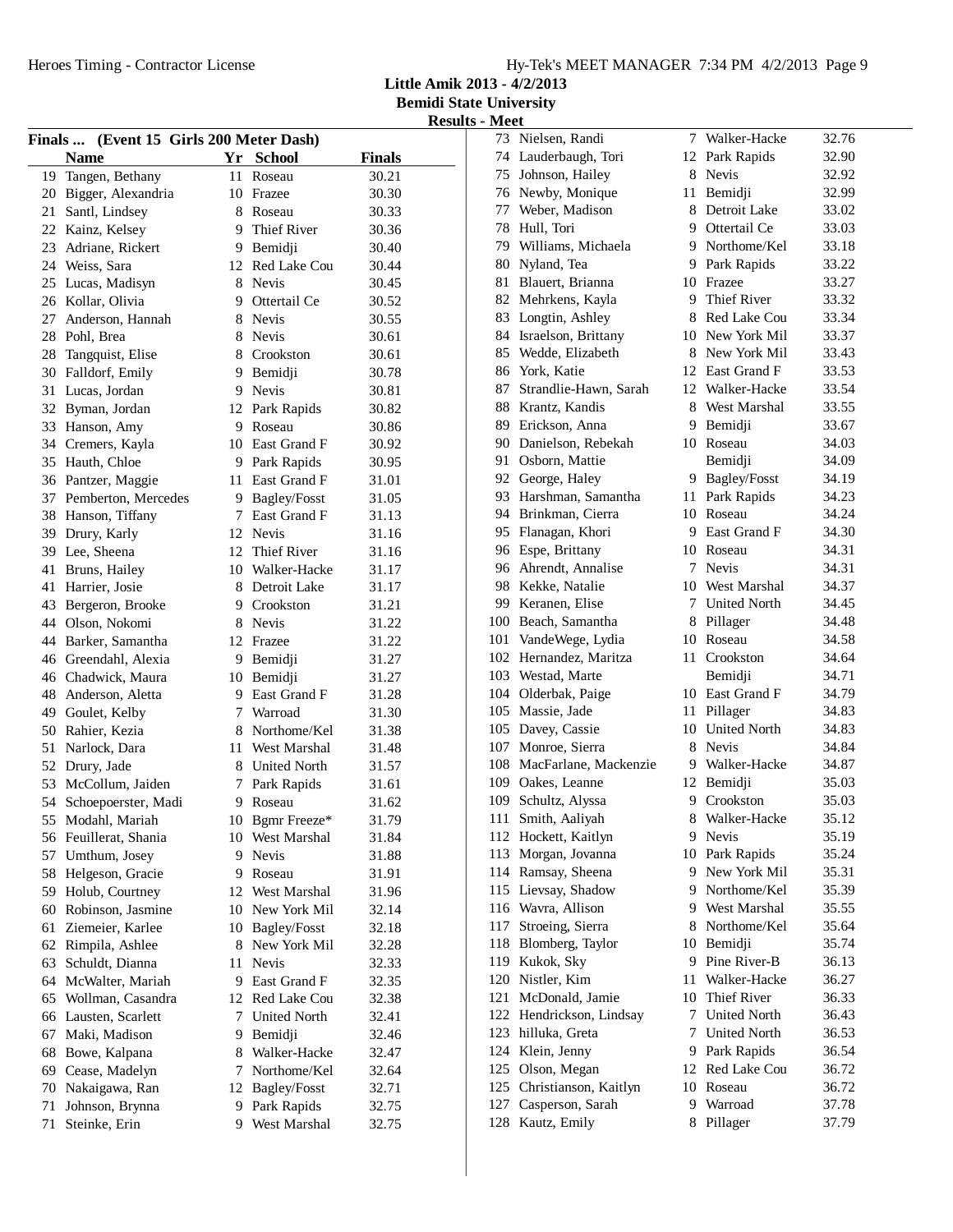Heroes Timing - Contractor License

**Little Amik 2013 - 4/2/2013**

**Bemidi State University**

| <b>Results - Meet</b> |  |  |
|-----------------------|--|--|
|                       |  |  |

|        |                                         |      |                    |               | Kesu |
|--------|-----------------------------------------|------|--------------------|---------------|------|
|        | Finals  (Event 15 Girls 200 Meter Dash) |      |                    |               |      |
|        | <b>Name</b>                             | Yr   | <b>School</b>      | <b>Finals</b> |      |
|        | 129 Taylor, Teaira                      | 11 - | Frazee             | 38.16         |      |
|        | 130 Moen, Sarah                         |      | 7 Northome/Kel     | 38.22         |      |
|        | 131 Johnson, Abby                       |      | 10 Warroad         | 40.83         |      |
|        | 132 Schmid, Brittany                    |      | 9 Pine River-B     | 41.43         |      |
|        | Event 16 Boys 200 Meter Dash            |      |                    |               |      |
|        | <b>Name</b>                             | Yr   | <b>School</b>      | <b>Finals</b> |      |
| Finals |                                         |      |                    |               |      |
|        | 1 Pahlen, Jared                         | 11   | Roseau             | 23.75         |      |
|        | 2 Carlson, Austin                       |      | 11 Park Rapids     | 24.22         |      |
|        | 3 Kallock, Jake                         |      | 12 East Grand F    | 24.47         |      |
|        | 4 Schmidt, Brady                        |      | 12 Bemidji         | 24.52         |      |
|        | 5 Gubbels, Nick                         |      | 12 Bemidji         | 24.66         |      |
|        | 6 Richards, Travis                      |      | 12 Pillager        | 24.78         |      |
| 7      | Bring, Tory                             |      | Bgmr Freeze*       | 24.84         |      |
| 8      | Delage, Brandt                          |      | 10 Crookston       | 24.85         |      |
|        | 9 Feder, Jordan                         |      | 11 Nevis           | 24.86         |      |
|        | 10 Johnson, Ryan                        |      | 11 United North    | 25.01         |      |
| 11     | Hatfield, Logan                         |      | 9 Bemidji          | 25.02         |      |
|        | 12 Fritze, Kurt                         |      | 0 Park Rapids      | 25.18         |      |
|        | 13 Labine, Brady                        |      | 8 Detroit Lake     | 25.19         |      |
| 14     | Johnson, Montana                        |      | 12 Detroit Lake    | 25.23         |      |
|        | 14 Larson, Cody                         |      | 12 East Grand F    | 25.23         |      |
| 16     | Jackson, Tyler                          | 11   | Bagley/Fosst       | 25.29         |      |
| 17     | Ovitt, Dustin                           | 11   | Walker-Hacke       | 25.41         |      |
| 18     | Haggerty, Hunter                        |      | 9 Pillager         | 25.59         |      |
| 18     | Kapusansky, Casey                       |      | 8 New York Mil     | 25.59         |      |
| 20     | Cage, Walker                            |      | 9 Bagley/Fosst     | 25.61         |      |
| 21     | Paskey, Casey                           |      | 11 Detroit Lake    | 25.67         |      |
|        | 22 Peterson, Skyler                     |      | 10 Thief River     | 25.84         |      |
|        | 23 Neubeck, Seth                        |      | 11 Bemidji         | 26.00         |      |
|        | 24 Nelson, Gunnar                       | 11   | Bemidji            | 26.05         |      |
|        | 25 Haman, John                          |      | 12 Roseau          | 26.08         |      |
|        | 26 VanErp, Petric                       |      | 10 Ottertail Ce    | 26.12         |      |
| 27     | Halverson, Will                         |      | 9 Frazee           | 26.15         |      |
| 28     | Hutton, Ian                             | 9.   | <b>Thief River</b> | 26.19         |      |
| 29     | Helgeson, Wyatt                         | 9    | Internationa       | 26.27         |      |
| 30     | Malterud, Marcus                        | 12   | Bagley/Fosst       | 26.30         |      |
| 31     | Koestner, Colton                        | 9    | Thief River        | 26.38         |      |
| 32     | Bergeron, Blake                         | 11   | Crookston          | 26.44         |      |
| 33     | Annette, Will                           | 10   | Bemidji            | 26.45         |      |
| 34     | Boike, Alec                             | 12   | Crookston          | 26.46         |      |
| 35     | Wulff, Jeremy                           | 11   | Roseau             | 26.52         |      |
| 36     | Gryskiewicz, Tom                        |      | 8 West Marshal     | 26.65         |      |
| 36     | Helgeson, Jack                          | 11   | Roseau             | 26.65         |      |
| 38     | Tatsak, Cole                            |      | 10 Internationa    | 26.69         |      |
| 38     | Gorder, Caleb                           | 11   | Park Rapids        | 26.69         |      |
| 40     | Pumper, Jason                           |      | 12 Internationa    | 26.74         |      |
| 41     | DuBore, Cameron                         |      | 10 West Marshal    | 26.81         |      |
| 42     | Edwards, Cody                           | 11   | Detroit Lake       | 26.82         |      |
| 43     | Gaetz, Logan                            |      | 9 Frazee           | 26.83         |      |
| 44     | Lambert, Devin                          |      | 9 Red Lake Cou     | 26.84         |      |
| 45     | Rak, Nate                               | 11   | Park Rapids        | 26.86         |      |
| 46     | Breitweiser, Tristan                    | 9    | Park Rapids        | 26.89         |      |
|        |                                         |      |                    |               |      |

| 47    | Yabandith, Austin      | 10   | Nevis                             | 26.94 |
|-------|------------------------|------|-----------------------------------|-------|
|       | 48 Bergmann, Beau      |      | 9 Walker-Hacke                    | 27.30 |
|       | 49 Stewart, Grant      |      | 10 Thief River                    | 27.42 |
|       | 50 Bauck, Zach         |      | 10 New York Mil                   | 27.56 |
| 51    | Shaw, Nathan           |      | 9 Roseau                          | 27.57 |
|       | 52 Yartz, Wyatt        |      | 9 Bemidji                         | 27.58 |
|       | 53 Piekarski, Jake     |      | 11 Internationa                   | 27.74 |
|       | 54 Engst, Jacob        | 9    | Park Rapids                       | 27.75 |
| 55    | Kroening, Tyler        | 12   | Bemidji                           | 27.77 |
| 55    | O'Neill, Logan         | 12   | Red Lake Cou                      | 27.77 |
| 57    | Miller, Kiefer         |      | 9 Nevis                           | 27.80 |
|       | 58 Grove, Zach         | 12   | Red Lake Cou                      | 27.85 |
|       | 59 DeWolf, Clayton     |      | 9 Nevis                           | 27.90 |
|       | 59 Godwin, Landon      |      | 9 Nevis                           | 27.90 |
| 61    | Klamm, Cody            | 11 - | Crookston                         | 28.11 |
| 61    |                        |      | 12 Park Rapids                    |       |
|       | Guajardo, Edger        |      |                                   | 28.11 |
| 63    | Dos Santos, Alessandro |      | 10 East Grand F<br>10 Thief River | 28.17 |
|       | 64 Joppru, Jacob       |      |                                   | 28.26 |
| 65    | Brown, Tyshaun         | 11.  | Thief River                       | 28.31 |
|       | 66 Audette, Hunter     |      | Bgmr Freeze*                      | 28.35 |
| 67    | Hager, Devin           | 11-  | East Grand F                      | 28.40 |
|       | 68 Hamblin, Aaron      | 12   | Park Rapids                       | 28.47 |
|       | 69 Lukanen, TJ         |      | 10 Pine River-B                   | 28.68 |
|       | 70 Zeigler, Cameron    | 9.   | <b>United North</b>               | 28.79 |
| 71    | Veit, Gabe             | 7    | <b>Nevis</b>                      | 28.92 |
|       | 72 Dingman, Guthrie    |      | 9 Crookston                       | 28.93 |
|       | 73 Shaver, Tyler       |      | 9 Crookston                       | 28.94 |
|       | 74 Asp, Otto           | 11 - | <b>United North</b>               | 28.97 |
| 75    | Menze, Evan            |      | 12 New York Mil                   | 29.00 |
|       | 76 Pittorf, Erik       |      | 9 Walker-Hacke                    | 29.18 |
|       | 77 Dickson, Devin      |      | 12 Walker-Hacke                   | 29.22 |
|       | 78 Peterson, Scott     | 9    | Park Rapids                       | 29.36 |
| 79    | Bushey, Andretti       |      | 9 Walker-Hacke                    | 29.37 |
|       | 80 Hanabuth, Matthew   |      | 10 Frazee                         | 29.67 |
| 81    | Negen, Jordan          |      | 10 Roseau                         | 29.72 |
|       | 82 Anderson, Vincent   |      | 9 Pillager                        | 29.74 |
|       | 83 Clements, Jake      |      | 8 United North                    | 30.34 |
| 84    | Spadgenske, Ryan       |      | 10 United North                   | 30.37 |
| 85    | Johnson, Isaiah        | 9    | Walker-Hacke                      | 30.82 |
|       | 86 Johnson, Ben        |      | 10 United North                   | 31.46 |
|       | 86 Favela, Larry       | 8    | Northome/Kel                      | 31.46 |
| 88    | Burks, Austin          | 9.   | Walker-Hacke                      | 31.66 |
| 89    | Conway, Jordan         |      | 12 West Marshal                   | 31.73 |
| 90    | Wiirre, Brandon        | 7    | New York Mil                      | 31.89 |
| 91    | Johnson, Keegan        | 8    | Warroad                           | 31.96 |
| 92    | Meer, Tom              | 8    | <b>United North</b>               | 31.97 |
| 93    | Weckwerth, Joshua      | 11   | Park Rapids                       | 32.30 |
| 94    | Benedict, Logan        | 11   | <b>Trek-North</b>                 | 32.42 |
| 95    | Cusey, Kaleb           | 9    | Pine River-B                      | 32.53 |
| 96    | Naugle, Ben            |      | 9 Walker-Hacke                    | 32.86 |
| 97    | Hulst, Justin          |      | 10 Crookston                      | 33.27 |
| 98    | Wold, Casey            | 7    | Nevis                             | 33.39 |
| 99    | Steffen, Hank          | 11.  | Pine River-B                      | 33.70 |
| 100   | Guldseth, Jordan       |      | 8 New York Mil                    | 35.05 |
| 101   | Alvarez, Jeremy        | 7    | Northome/Kel                      | 35.55 |
| $---$ | Pineda, Jesse          | 11   | West Marshal                      | NT    |
|       |                        |      |                                   |       |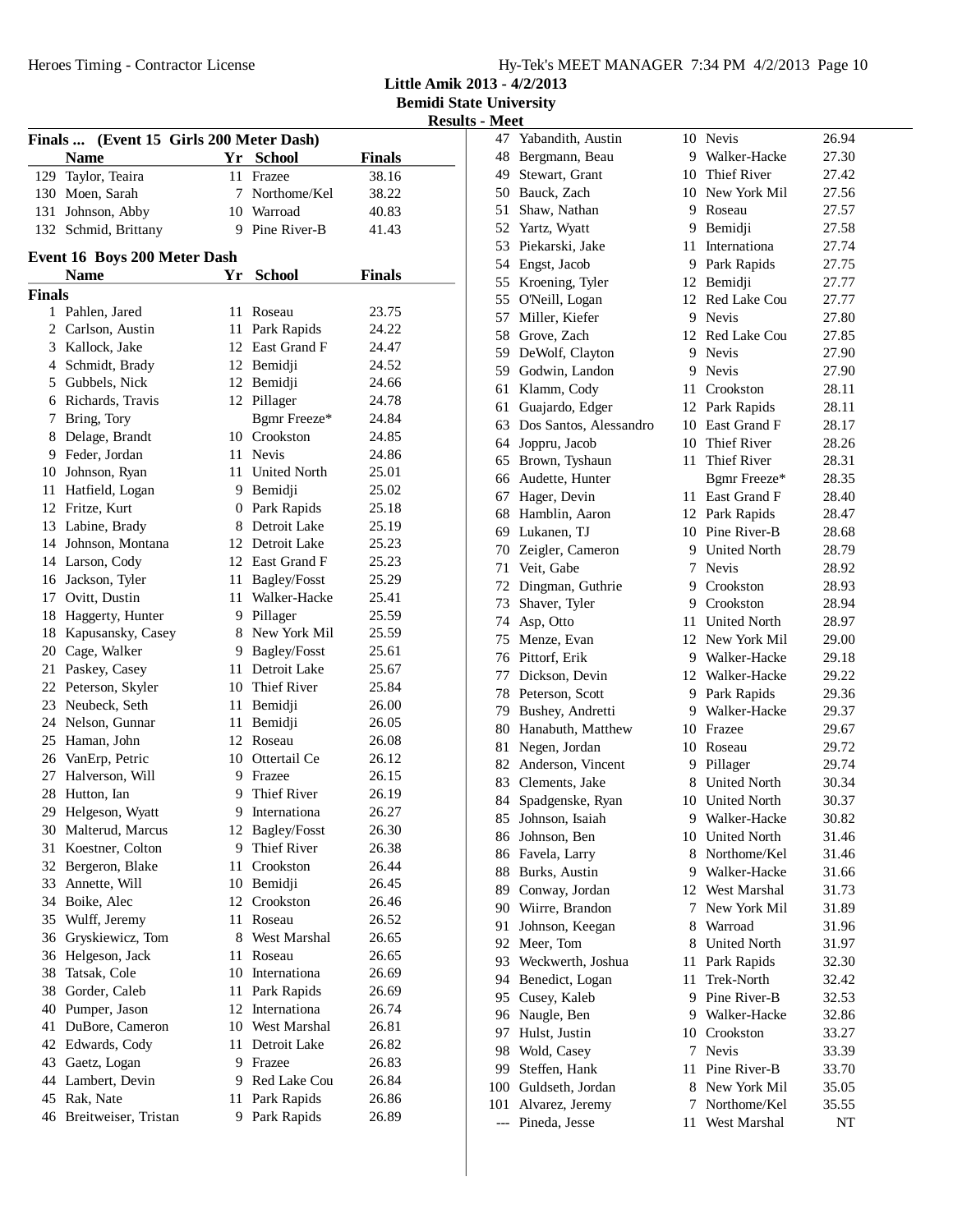**Little Amik 2013 - 4/2/2013**

## **Results - Meet**

|               |                                  |      |                 |               | resu |
|---------------|----------------------------------|------|-----------------|---------------|------|
|               | Event 17 Girls 3200 Meter Run    |      |                 |               |      |
|               | <b>Name</b>                      | Yr   | <b>School</b>   | <b>Finals</b> |      |
| <b>Finals</b> |                                  |      |                 |               |      |
|               | 1 Olson, Megan                   |      | 9 Park Rapids   | 12:35.39      |      |
|               | 2 Geist, Marietta                |      | 9 Crookston     | 13:03.53      |      |
|               | 3 Olson, Madison                 |      | 11 Roseau       | 13:31.92      |      |
|               | 4 Posner, Amber                  |      | 11 Pillager     | 13:32.91      |      |
|               | 5 Klatt, Anndi                   |      | 12 Roseau       | 13:33.45      |      |
|               | 6 Steffel, Madison               |      | 8 Park Rapids   | 13:38.63      |      |
|               | 7 Laughery, April                |      | 12 Crookston    | 14:03.33      |      |
|               | 8 McCamant, Holly                |      | 9 Frazee        | 14:16.43      |      |
|               | 9 Heppner, Abby                  |      | 11 Warroad      | 14:17.53      |      |
|               | 10 Drake, Jessica                |      | 8 Ottertail Ce  | 14:26.87      |      |
| 11            | Byer, Mollee                     |      | 10 Frazee       | 14:47.53      |      |
| 12            | Hentges, Kayla                   | 7    | Northome/Kel    | 15:52.78      |      |
|               | Event 18 Boys 3200 Meter Run     |      |                 |               |      |
|               | <b>Name</b>                      | Yr   | <b>School</b>   | <b>Finals</b> |      |
| <b>Finals</b> |                                  |      |                 |               |      |
|               | 1 Foltz, Zach                    | 11 - | Detroit Lake    | 10:58.82      |      |
|               | 2 Pahlen, Cody                   |      | 12 Thief River  | 11:02.74      |      |
|               | 3 Jourdan, Matthew               |      | 9 Northome/Kel  | 11:34.34      |      |
|               | 4 Joppru, Kristopher             |      | 9 Thief River   | 12:00.14      |      |
|               | 5 Wicklund, Jacob                |      | 9 Ottertail Ce  | 12:03.86      |      |
|               | 6 Olsen, Derek                   |      | 10 Roseau       | 12:14.09      |      |
|               | 7 Ranstad, Tyler                 |      | 11 Ottertail Ce | 12:57.38      |      |
|               | 8 Afshari, Drew                  |      | 9 East Grand F  | 13:00.34      |      |
|               | 9 Johnson, Dominick              |      | 9 Pillager      | 13:12.31      |      |
|               | 10 Kujava, John                  |      | Bgmr Freeze*    | 13:40.37      |      |
|               | 11 Halvorson, Zach               |      | 10 West Marshal | 14:11.89      |      |
|               | 12 Smith, Colter                 | 11   | Walker-Hacke    | 14:42.46      |      |
| 13            | Ramsey, Ben                      |      | 12 Pillager     | 15:02.81      |      |
|               | Event 19 Girls 4x400 Meter Relay |      |                 |               |      |
|               | Team                             |      | <b>Relay</b>    | <b>Finals</b> |      |
| <b>Finals</b> |                                  |      |                 |               |      |
| 1             | Detroit Lakes                    |      | А               | 4:18.65       |      |
| 2             | Park Rapids Area                 |      | A               | 4:41.50       |      |
| 3             | <b>Detroit Lakes</b>             |      | C               | 4:41.69       |      |
|               | 4 East Grand Forks               |      | А               | 4:42.54       |      |
| 5             | West Marshall*                   |      | Α               | 4:44.39       |      |
|               | 6 Ottertail Ce                   |      | A               | 4:45.13       |      |
| 7             | Warroad                          |      | A               | 4:46.27       |      |
|               | 8 Detroit Lakes                  |      | D               | 4:47.59       |      |
|               | 9 Crookston                      |      | A               | 4:50.46       |      |
| 10            | Detroit Lakes                    |      | B               | 4:51.89       |      |
|               |                                  |      |                 |               |      |

11 Northome/Kel A 4:54.55 12 Pillager A 4:54.56 13 Frazee A 4:55.35 14 Park Rapids Area<br>15 Park Rapids Area<br>15 Park Rapids Area<br>15:04.18 15 Park Rapids Area<br>16 Frazee B 5:07.54

17 Thief River Falls A 5:19.09 18 Walker-Hacke A 5:31.62

16 Frazee

| Event 20 Boys 4x400 Meter Relay |                                                |    |                                  |               |  |
|---------------------------------|------------------------------------------------|----|----------------------------------|---------------|--|
|                                 | Team                                           |    | <b>Relay</b>                     | <b>Finals</b> |  |
| <b>Finals</b>                   |                                                |    |                                  |               |  |
|                                 | 1 Bemidji                                      |    | А                                | 3:39.64       |  |
| $\mathcal{D}_{\mathcal{L}}$     | <b>East Grand Forks</b>                        |    | A                                | 3:47.66       |  |
|                                 | 3 Ottertail Ce                                 |    | A                                | 3:50.26       |  |
|                                 | 4 Detroit Lakes                                |    | A                                | 3:50.47       |  |
|                                 | 5 Roseau                                       |    | A                                | 3:50.95       |  |
|                                 | 6 Park Rapids Area                             |    | A                                | 3:57.79       |  |
|                                 | 7 Pillager                                     |    | A                                | 3:58.87       |  |
|                                 | 8 Walker-Hacke                                 |    | A                                | 4:04.96       |  |
|                                 | 9 Bemidji                                      |    | B                                | 4:06.73       |  |
|                                 | 10 Bemidji                                     |    | C                                | 4:07.43       |  |
|                                 | 11 East Grand Forks                            |    | B                                | 4:14.78       |  |
|                                 | 12 Warroad                                     |    | A                                | 4:22.32       |  |
|                                 | 13 Ottertail Ce                                |    | B                                | 4:26.20       |  |
|                                 | 14 Northome/Kel                                |    | А                                | 4:36.50       |  |
|                                 |                                                |    |                                  |               |  |
|                                 | <b>Event 21 Girls High Jump</b><br><b>Name</b> |    | Yr School                        | <b>Finals</b> |  |
| <b>Finals</b>                   |                                                |    |                                  |               |  |
|                                 | 1 Hahn, Deidre                                 |    | 12 Warroad                       | 5-00.00       |  |
|                                 | 2 Hesse, Michaela                              |    | 10 United North                  | 4-10.00       |  |
|                                 | 3 Grimes, Megan                                |    | 10 Park Rapids                   | 4-10.00       |  |
|                                 | 4 Rutten, Lydia                                |    | 8 New York Mil                   | 4-08.00       |  |
|                                 | 4 Lauderbaugh, Tori                            |    | 12 Park Rapids                   | 4-08.00       |  |
|                                 | 6 Falldorf, Emily                              |    | 9 Bemidji                        | 4-08.00       |  |
|                                 | 7 Adriane, Rickert                             |    | 9 Bemidji                        | 4-08.00       |  |
|                                 | 8 Chadwick, Maura                              |    | 10 Bemidji                       | 4-06.00       |  |
|                                 | 9 Rutten, Ellie                                |    | 10 New York Mil                  | 4-06.00       |  |
|                                 | 9 Oakes, Leanne                                |    | 12 Bemidji                       | 4-06.00       |  |
|                                 | 11 Pritchet, Alison                            |    | East Grand F                     | 4-03.00       |  |
|                                 |                                                |    | 10 Pine River-B                  | 4-03.00       |  |
|                                 | 11 Porta, Megan<br>11 Gielow, Bethany          |    |                                  |               |  |
|                                 | 11 Posner, Amber                               |    | 8 Pillager                       | 4-03.00       |  |
|                                 |                                                |    | 11 Pillager                      | 4-03.00       |  |
|                                 | 11 Chow Sav Ying, Jackie                       |    | 10 United North                  | 4-03.00       |  |
|                                 | 11 Dague, Courtney                             |    | 9 Ottertail Ce<br>7 United North | 4-03.00       |  |
|                                 | 11 Lausten, Scarlett                           |    |                                  | 4-03.00       |  |
| 11                              | Drury, Taylor                                  | 11 | Nevis                            | 4-03.00       |  |
|                                 | 11 Hauth, Chloe                                |    | 9 Park Rapids                    | 4-03.00       |  |
| 11                              | Lindquist, Megan                               |    | 12 Detroit Lake                  | 4-03.00       |  |
| 11                              | Byer, Samantha                                 |    | 12 Frazee                        | 4-03.00       |  |
|                                 | 11 Greendahl, Alexia                           |    | 9 Bemidji                        | 4-03.00       |  |
|                                 | 23 Pohl, Brea                                  | 8  | Nevis                            | 4-00.00       |  |
|                                 | 23 Polzin, Emma                                |    | 8 Nevis                          | 4-00.00       |  |
|                                 | 23 Durbin, Kelsey                              | 9. | Crookston                        | 4-00.00       |  |
|                                 | 23 Rue, Maddie                                 |    | 9 Frazee                         | 4-00.00       |  |
|                                 | 23 Tescher, Brenna                             |    | 10 West Marshal                  | 4-00.00       |  |
| 23                              | Hapka, Kendall                                 |    | 10 West Marshal                  | 4-00.00       |  |
|                                 | 23 Hockett, Kaitlyn                            |    | 9 Nevis                          | 4-00.00       |  |
|                                 | 23 Wheeler, Cassidy                            |    | 9 Thief River                    | 4-00.00       |  |
|                                 | 23 Bruns, Riley                                |    | 11 Walker-Hacke                  | 4-00.00       |  |
|                                 | 23 Gorder, Sarah                               |    | 8 Park Rapids                    | 4-00.00       |  |
|                                 | 23 Bigger, Alexandria                          |    | 10 Frazee                        | 4-00.00       |  |
| 23                              | Fettig, Heather                                |    | 10 Roseau                        | 4-00.00       |  |
|                                 |                                                |    |                                  |               |  |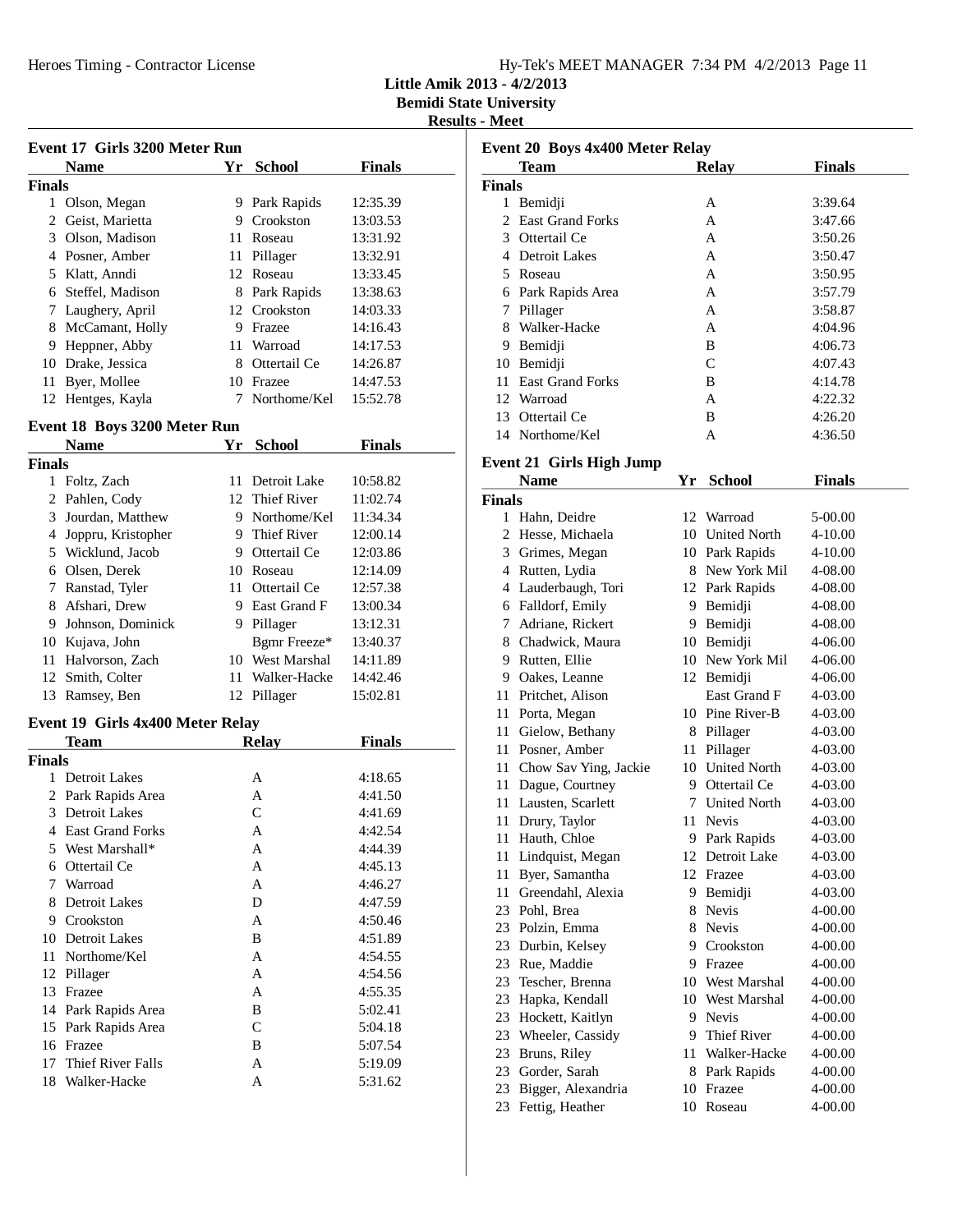**Little Amik 2013 - 4/2/2013**

| 11 U.U<br>Finals  (Event 21 Girls High Jump) |                                  |    |                     |               |  |  |
|----------------------------------------------|----------------------------------|----|---------------------|---------------|--|--|
|                                              | <b>Name</b>                      |    | Yr School           | <b>Finals</b> |  |  |
|                                              | 23 Brinkman, Cierra              | 10 | Roseau              | 4-00.00       |  |  |
|                                              | --- Hudec, Megan                 | 9  | Northome/Kel        | NH            |  |  |
|                                              | --- Nolan-Rapatz, Sonora         |    |                     |               |  |  |
|                                              |                                  | 12 | Pillager            | NΗ            |  |  |
|                                              | <b>Event 22 Boys High Jump</b>   |    |                     |               |  |  |
|                                              | <b>Name</b>                      | Yr | <b>School</b>       | <b>Finals</b> |  |  |
| <b>Finals</b>                                |                                  |    |                     |               |  |  |
|                                              | 1 Feder, Jordan                  | 11 | <b>Nevis</b>        | 6-02.00       |  |  |
|                                              | 2 Lunos, Kruzer                  |    | 12 Warroad          | 5-10.00       |  |  |
|                                              | 3 Ukkelberg, Tony                |    | 9 Ottertail Ce      | 5-10.00       |  |  |
|                                              | 4 Jones, Tyran                   |    | 11 Thief River      | 5-08.00       |  |  |
|                                              | 5 Yutrzenka, Nick                |    | 10 West Marshal     | 5-08.00       |  |  |
|                                              | 6 Pumper, Jason                  |    | 12 Internationa     | 5-08.00       |  |  |
|                                              | 7 Clem, Isaac                    |    | 11 Detroit Lake     | 5-06.00       |  |  |
| 8                                            | VanErp, Eric                     |    | 8 Ottertail Ce      | 5-06.00       |  |  |
| 9                                            | Carlson, Elias                   |    | 10 Roseau           | 5-06.00       |  |  |
| 10                                           | George, Willy                    |    | 8 Warroad           | 5-03.00       |  |  |
| 10                                           | Hess. Jon                        | 12 | <b>West Marshal</b> | 5-03.00       |  |  |
| 10                                           | Kvien, Pierce                    | 9  | Roseau              | 5-03.00       |  |  |
|                                              | 10 Nelson, Cole                  |    | 10 Bagley/Fosst     | 5-03.00       |  |  |
|                                              | 10 Peterson, Skyler              |    | 10 Thief River      | 5-03.00       |  |  |
|                                              | 10 Bessler, Josiah               |    | 10 New York Mil     | 5-03.00       |  |  |
|                                              | 10 Erb, Stephan                  |    | 12 Detroit Lake     | 5-03.00       |  |  |
|                                              | 10 Stewart, Grant                |    | 10 Thief River      | 5-03.00       |  |  |
|                                              | 10 Miller, Ben                   |    | 10 East Grand F     | 5-03.00       |  |  |
|                                              | 10 Anderson, AJ                  |    | 10 Bemidji          | 5-03.00       |  |  |
|                                              | 10 Malterud, Marcus              |    | 12 Bagley/Fosst     | 5-03.00       |  |  |
|                                              | 10 Helgeson, Wyatt               |    | 9 Internationa      | 5-03.00       |  |  |
|                                              | 10 Koestner, Colton              |    | 9 Thief River       | 5-03.00       |  |  |
| 23                                           | Hulst, Justin                    |    | 10 Crookston        | 5-00.00       |  |  |
|                                              | 23 Kozitza, Dylan                |    | 9 Pillager          | 5-00.00       |  |  |
| ---                                          | Fultz, Zachary                   |    | 9 Bagley/Fosst      | NΗ            |  |  |
| ---                                          | Phung, Ethan                     |    | 9 Internationa      | NH            |  |  |
|                                              | --- Johnson, Regan               |    | 10 Bagley/Fosst     | NH            |  |  |
|                                              | --- Johnson, Keegan              |    | 8 Warroad           | NH            |  |  |
| ---                                          | Menze, Evan                      |    | 12 New York Mil     | NΗ            |  |  |
|                                              | --- Bellefeuille, Brady          |    | 10 Frazee           | NΗ            |  |  |
| ---                                          | Deng, Patrick                    | 9  | Crookston           | NH            |  |  |
| ---                                          | Joppru, Jacob                    | 10 | Thief River         | NH            |  |  |
|                                              | --- Barker, Matt                 | 9  | Frazee              | NH            |  |  |
|                                              | --- Farris, Indi                 | 9  | Bemidji             | NH            |  |  |
|                                              | --- Weckwerth, Joshua            | 11 | Park Rapids         | NH            |  |  |
|                                              | --- Watchorn, Tristan            | 11 | Frazee              | NH            |  |  |
|                                              | --- Yutrzenka, Max               | 9  | <b>West Marshal</b> | NH            |  |  |
|                                              | --- Peterson, Scott              | 9  | Park Rapids         | NH            |  |  |
|                                              |                                  |    |                     |               |  |  |
|                                              | <b>Event 23 Girls Pole Vault</b> |    |                     |               |  |  |
|                                              | <b>Name</b>                      | Yr | <b>School</b>       | <b>Finals</b> |  |  |
| <b>Finals</b>                                |                                  |    |                     |               |  |  |
|                                              | 1 Peterson, Amber                | 12 | Bemidji             | 10-00.00      |  |  |
| 2                                            | Foster, Kyley                    |    | 10 Detroit Lake     | 10-00.00      |  |  |
|                                              | 3 Balstad, Gina                  |    | 10 Bagley/Fosst     | $9 - 00.00$   |  |  |
|                                              | 4 Bateman, Grace                 | 12 | Park Rapids         | 8-06.00       |  |  |
|                                              | 5 Neururer, Sarah                | 11 | Pillager            | 8-00.00       |  |  |
|                                              |                                  |    |                     |               |  |  |

|                                     | 5 Jahnke, Autumn                | 10 | Wadena-Deer     | 8-00.00     |
|-------------------------------------|---------------------------------|----|-----------------|-------------|
| 7                                   | Nelson, Jadyn                   |    | Bgmr Freeze*    | 7-06.00     |
| 8                                   | Bergeron, Emily                 | 9  | East Grand F    | $7 - 00.00$ |
| 9                                   | Hoffman, Ellen                  | 11 | Park Rapids     | $7 - 00.00$ |
| 9                                   | Schumacher, Sara                | 9  | Detroit Lake    | $7 - 00.00$ |
| 9                                   | Rau, Jade                       | 11 | Pillager        | $7 - 00.00$ |
| 12                                  | Krantz, Kandis                  |    | 8 West Marshal  | $6 - 00.00$ |
| 12                                  | Iken, Nicole                    | 8  | Wadena-Deer     | $6 - 00.00$ |
| 12                                  | Opdahl, Miranda                 | 9  | Thief River     | $6 - 00.00$ |
| 12                                  | Eskeli, Kaylee                  | 9  | Thief River     | $6 - 00.00$ |
| 12                                  | MacPherson, Haley               | 8  | Park Rapids     | $6 - 00.00$ |
| 12                                  | Schissel, Sydney                | 11 | Wadena-Deer     | $6 - 00.00$ |
|                                     | 12 Byer, Samantha               | 12 | Frazee          | $6 - 00.00$ |
|                                     | --- Kotts, Courtney             |    | 12 West Marshal | NH          |
|                                     | --- Crawford, Katie             | 10 | Detroit Lake    | NH          |
|                                     | McDonald, Jamie                 | 10 | Thief River     | NH          |
| $\hspace{0.05cm}---\hspace{0.05cm}$ | Espe, Brittany                  | 10 | Roseau          | NH          |
|                                     | Danielson, Rebekah              | 10 | Roseau          | NH          |
|                                     | --- Fischer, Olivia             | 8  | Park Rapids     | NH          |
|                                     | Drury, Caroline                 | 8  | Park Rapids     | NH          |
|                                     | <b>Event 24 Boys Pole Vault</b> |    |                 |             |

|               | Name                 | Yr | School             | Finals      |  |
|---------------|----------------------|----|--------------------|-------------|--|
| <b>Finals</b> |                      |    |                    |             |  |
| $\mathbf{1}$  | Pearce, Ben          | 12 | Warroad            | 12-06.00    |  |
| 2             | Regorrah, Josh       | 12 | East Grand F       | 12-06.00    |  |
| 3             | Otto, Mark           | 12 | Roseau             | 12-00.00    |  |
| 4             | Stroot, Braden       | 12 | Roseau             | 11-00.00    |  |
| 5             | Ettestad, Jakob      | 11 | Internationa       | 11-00.00    |  |
| 6             | Steffes, Andrew      | 11 | Bemidji            | 10-06.00    |  |
| 7             | Delage, Brandt       |    | 10 Crookston       | 10-00.00    |  |
| 8             | Schnagl, Kaine       | 11 | Pillager           | 10-00.00    |  |
| 9             | Stroot, Reily        | 9  | Roseau             | 10-00.00    |  |
| 9             | Johnson, Will        |    | Bgmr Freeze*       | 10-00.00    |  |
| 11            | Adolphson, Spencer   | 11 | Park Rapids        | 9-06.00     |  |
| 11            | Nelson, Scott        | 9  | Roseau             | 9-06.00     |  |
| 11            | Jackson, Parker      | 10 | Detroit Lake       | 9-06.00     |  |
| 14            | Helgeson, Wyatt      | 9  | Internationa       | 9-00.00     |  |
| 14            | Ramsey, Chris        | 9  | Pillager           | $9 - 00.00$ |  |
| 14            | Nordquist, Cody      | 12 | Frazee             | $9 - 00.00$ |  |
| 17            | McGlynn, Chris       | 8  | West Marshal       | 8-00.00     |  |
| 17            | Olson, Reed          | 10 | Bagley/Fosst       | 8-00.00     |  |
| 17            | Orthaus, Cole        | 9  | East Grand F       | 8-00.00     |  |
| 17            | Gross, Josiah        | 9  | Roseau             | 8-00.00     |  |
| ---           | Labine, Brady        | 8  | Detroit Lake       | NH          |  |
| $---$         | Breitweiser, Tristan | 9  | Park Rapids        | NH          |  |
| $---$         | Mowry, Luke          | 9  | <b>Thief River</b> | NH          |  |
| $---$         | Borud, Ari           | 11 | Bagley/Fosst       | NH          |  |
| $---$         | Jackson, Tyler       | 11 | Bagley/Fosst       | NH          |  |
| $---$         | Rak, Nate            | 11 | Park Rapids        | NH          |  |
|               | Johnson, Garrett     | 8  | Pillager           | NH          |  |
| ---           | Engst, Jacob         | 9  | Park Rapids        | NH          |  |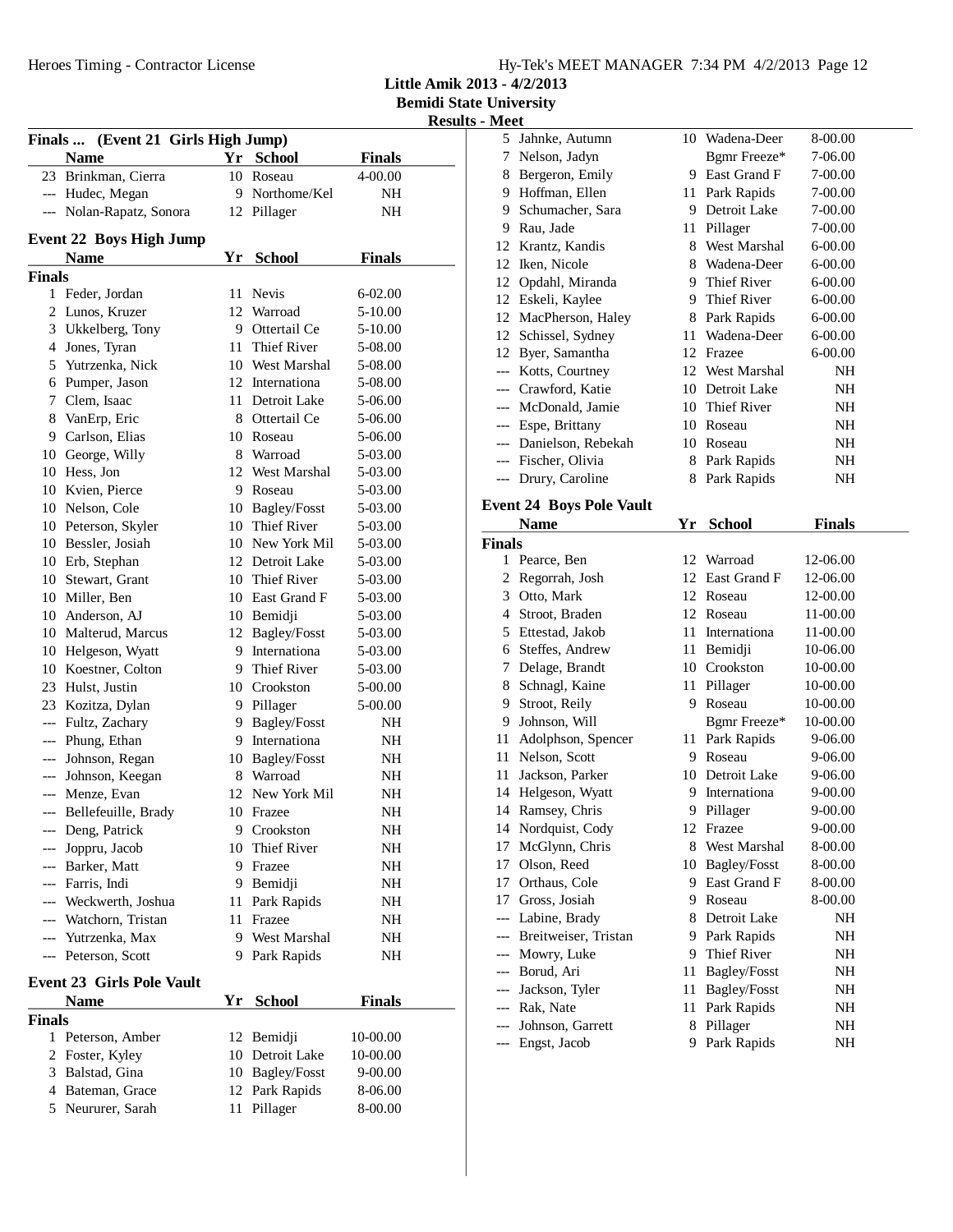**Little Amik 2013 - 4/2/2013**

**Bemidi State University**

| <b>Event 25 Girls Long Jump</b> |                                      |     |                           |                      |  |
|---------------------------------|--------------------------------------|-----|---------------------------|----------------------|--|
|                                 | <b>Name</b>                          | Yr  | <b>School</b>             | <b>Finals</b>        |  |
| <b>Finals</b>                   |                                      |     |                           |                      |  |
|                                 | 1 (Maea) Wall, Ellen                 |     | 10 Bemidji                | 16-03.50             |  |
| 2                               | Hahn, Deidre                         |     | 12 Warroad                | 16-01.00             |  |
|                                 | 3 Weiss, Sara                        |     | 12 Red Lake Cou           | 14-06.25             |  |
|                                 | 4 Arroyo, Alex                       | 11  | East Grand F              | 14-02.00             |  |
|                                 | 5 Collins, Taylor                    |     | 9 Warroad                 | 14-00.00             |  |
|                                 | 6 Harshman, Sarah                    |     | 9 Park Rapids             | 13-10.00             |  |
|                                 | 6 Field, Jenna                       |     | 11 Detroit Lake           | 13-10.00             |  |
|                                 | 8 Nelson, Jadyn                      |     | Bgmr Freeze*              | 13-08.50             |  |
|                                 | 9 Barker, Samantha                   |     | 12 Frazee                 | 13-07.50             |  |
|                                 | 10 Martin, Gabby                     |     | 8 Pillager                | 13-05.00             |  |
|                                 | 10 Albright, Jennifer                |     | 10 Bagley/Fosst           | 13-05.00             |  |
|                                 | 10 Johnson, Lilly                    |     | 10 West Marshal           | 13-05.00             |  |
|                                 | 13 Kotts, Courtney                   |     | 12 West Marshal           | 13-04.50             |  |
|                                 | 14 Woodard, Simona                   |     | 12 Detroit Lake           | 13-03.00             |  |
|                                 | 15 Umthum, Josey                     |     | 9 Nevis                   | 13-02.00             |  |
|                                 | 16 George, Haley                     |     | 9 Bagley/Fosst            | 13-01.00             |  |
|                                 | 16 Bicker, Morgan                    |     | 10 Roseau                 | 13-01.00             |  |
|                                 | 16 Chadwick, Maura                   |     | 10 Bemidji                | 13-01.00             |  |
|                                 | 19 Pantzer, Maggie                   | 11. | East Grand F              | 13-00.25             |  |
|                                 | 20 Tescher, Brenna                   |     | 10 West Marshal           | 13-00.00             |  |
|                                 | 20 Pemberton, Mercedes               | 9.  | Bagley/Fosst              | 13-00.00             |  |
|                                 | 22 Johnson, Kira                     | 9.  | <b>Thief River</b>        | 12-11.00             |  |
|                                 | 22 Wollman, Casandra                 | 12  | <b>Red Lake Cou</b>       | 12-11.00             |  |
|                                 | 24 Drury, Taylor                     | 11. | <b>Nevis</b>              | 12-09.50             |  |
|                                 | 24 Kainz, Kelsey                     |     | 9 Thief River             | 12-09.50             |  |
|                                 | 26 Lee, Sheena                       |     | 12 Thief River            | 12-09.00             |  |
|                                 | 26 Maki, Madison                     |     | 9 Bemidji                 | 12-09.00             |  |
|                                 | 28 Hanson, Amy                       | 9.  | Roseau                    | 12-07.75             |  |
|                                 | 29 Pritchet, Alison                  |     | East Grand F              | 12-06.50             |  |
|                                 | 30 Sistad, Becca                     |     | 12 Bagley/Fosst           | 12-01.25             |  |
|                                 | 31 Rimpila, Ashlee                   |     | 8 New York Mil            | 12-00.00             |  |
|                                 | 31 Schultz, Alyssa                   |     | 9 Crookston               | 12-00.00             |  |
|                                 | 31 Grundmeier, Christina             |     | 9 Northome/Kel            | 12-00.00             |  |
|                                 | 34 Anderson, Aletta                  |     | 9 East Grand F            | 11-09.50             |  |
|                                 | 35 Hanson, Tiffany                   | 7   | East Grand F              | 11-09.00             |  |
| 35                              |                                      | 9   | Warroad                   | 11-09.00             |  |
| 37                              | Thode, Lindsey<br>Schouviller, Kelly |     | 10 Detroit Lake           |                      |  |
|                                 | 38 Hanson, Tessa                     | 9   | East Grand F              | 11-05.75<br>11-03.25 |  |
|                                 | 39 Laine, Morgan                     | 9   | Frazee                    |                      |  |
|                                 | 40 Hilmanowski, Tori                 | 7   | Park Rapids               | 11-02.75<br>11-02.50 |  |
| 41                              | Erickson, Anna                       |     |                           | 11-01.75             |  |
|                                 |                                      | 9   | Bemidji                   | 11-01.50             |  |
|                                 | 42 Olderbak, Paige                   | 10  | East Grand F<br>Crookston |                      |  |
|                                 | 43 Hernandez, Maritza                | 11  |                           | 11-01.00             |  |
|                                 | 44 Harsha, Taylor                    | 12  | <b>United North</b>       | 11-00.75             |  |
| 45                              | Saber, Zineb                         | 12  | Pillager                  | 10-10.75             |  |
|                                 | 46 Badurek, Veronica                 | 10  | Detroit Lake              | 10-10.00             |  |
| 46                              | Scherber, Sadie                      | 9.  | West Marshal              | 10-10.00             |  |
|                                 | 46 Flanagan, Khori                   | 9.  | East Grand F              | 10-10.00             |  |
| 49                              | Mehrkens, Kayla                      | 9   | Thief River               | 10-08.00             |  |
| 50                              | Goelzer, Alyssa                      | 9   | Crookston                 | 10-06.50             |  |
| 51                              | Bergeron, Emily                      | 9.  | East Grand F              | 10-06.00             |  |
| 52                              | Cremers, Kayla                       |     | 10 East Grand F           | 10-05.75             |  |
|                                 |                                      |     |                           |                      |  |

|               | 53 Bennett, Katlin                     |    | 9 Thief River   | 10-05.00 |
|---------------|----------------------------------------|----|-----------------|----------|
|               | 53 Pearsall, Paula                     |    | 11 Northome/Kel | 10-05.00 |
|               | 55 Klein, Amy                          |    | 10 Park Rapids  | 10-03.75 |
|               | 56 Klein, Jenny                        |    | 9 Park Rapids   | 10-02.00 |
|               | 57 McWalter, Mariah                    |    | 9 East Grand F  | 10-01.00 |
|               | 58 Fulton, Lily                        |    | 10 Trek-North   | 9-08.00  |
|               | 59 Kautz, Emily                        |    | 8 Pillager      | 9-07.00  |
|               | 60 Gray, Kristen                       |    | 12 Frazee       | 9-04.50  |
|               | 61 Blomberg, Taylor                    |    | 10 Bemidji      | 9-03.50  |
|               | --- Anderson, Lexie                    |    | 9 Thief River   | ND       |
|               | --- Hebel, Breanna                     |    | 11 Roseau       | ND       |
|               | --- Nelson, Rylie                      |    | 9 Thief River   | ND       |
|               | --- Rittgers, Justine                  | 11 | Park Rapids     | ND       |
|               | --- Johnson, Brynna                    |    | 9 Park Rapids   | ND       |
|               |                                        |    |                 |          |
|               | <b>Event 26 Boys Long Jump</b><br>Name |    |                 |          |
|               |                                        |    | Yr School       | Finals   |
| <b>Finals</b> |                                        |    |                 |          |
| 1             | Regorrah, Josh                         |    | 12 East Grand F | 19-07.50 |
|               | 2 Strack, Devin                        |    | 12 Pillager     | 19-05.50 |
|               | 3 Lunos, Kruzer                        |    | 12 Warroad      | 19-02.50 |
|               | 4 Hatfield, Logan                      |    | 9 Bemidji       | 19-01.00 |
|               | 5 LaVine, Kyler                        |    | 12 Bagley/Fosst | 18-10.00 |
|               | 6 Hess, Jon                            |    | 12 West Marshal | 18-09.50 |
|               | 6 VanErp, Petric                       |    | 10 Ottertail Ce | 18-09.50 |
|               | 8 Hallisey, Jonathan                   |    | 10 Detroit Lake | 18-06.00 |
|               | 9 Frydenlund, Grant                    |    | 11 East Grand F | 18-05.50 |
|               | 10 Champa, Sam                         |    | 10 Detroit Lake | 18-01.50 |
|               | 11 Cage, Walker                        |    | 9 Bagley/Fosst  | 18-00.50 |
|               | 12 Richards, Travis                    |    | 12 Pillager     | 18-00.00 |
|               | 12 Pumper, Jason                       |    | 12 Internationa | 18-00.00 |
|               | 14 Loge, Jace                          |    | 11 Pine River-B | 17-11.50 |
|               | 14 Wokasch, Nathan                     |    | 10 Roseau       | 17-11.50 |
|               | 16 Egeland, Jacob                      |    | 12 Crookston    | 17-06.50 |
|               | 16 VanErp, Eric                        |    | 8 Ottertail Ce  | 17-06.50 |
|               | 18 Jobman, Ryan                        |    | 9 Roseau        | 17-04.50 |
|               | 19 Kalberer, Ross                      |    | 10 Detroit Lake | 17-04.00 |
|               | 20 Mager, Brandon                      |    | 11 Pine River-B | 17-03.50 |
|               | 21 Orthaus, Cole                       |    | 9 East Grand F  | 16-11.50 |
| 22            | Smith, Jonathon                        | 9  | Walker-Hacke    | 16-10.00 |
| 23            | Harper, Jacob                          | 11 | Pine River-B    | 16-08.50 |
| 24            | Rankin, Cody                           |    | 10 Northome/Kel | 16-08.00 |
|               | 25 Olson, Nehemiah                     |    | 10 Internationa | 16-07.50 |
|               | 26 Phung, Ethan                        |    | 9 Internationa  | 16-05.50 |
|               | 27 Dukek, Jesse                        |    | Bagley/Fosst    | 16-01.00 |
|               | 28 Tatsak, Cole                        |    | 10 Internationa | 16-00.00 |
|               | 29 Schanil, Greg                       |    | 12 West Marshal | 15-11.50 |
|               | 30 Hoefer, Felix                       |    | 12 Bemidji      | 15-11.00 |
| 31            | Yutrzenka, Nick                        |    | 10 West Marshal | 15-10.50 |
|               | 32 Pearce, Ben                         |    | 12 Warroad      | 15-08.50 |
| 33            | Flynn, Gunner                          | 11 | New York Mil    | 15-07.00 |
|               | 34 Haggerty, Hunter                    |    | 9 Pillager      | 15-06.50 |
| 35            | Doney, Johnny                          | 12 | Bagley/Fosst    | 15-05.50 |
| 36            | Loisel, Adam                           | 12 | Bemidji         | 15-05.00 |
| 36            | Lukanen, TJ                            | 10 | Pine River-B    | 15-05.00 |
| 38            | Sorvig, Keenan                         | 10 | Thief River     | 15-04.00 |
|               |                                        |    |                 |          |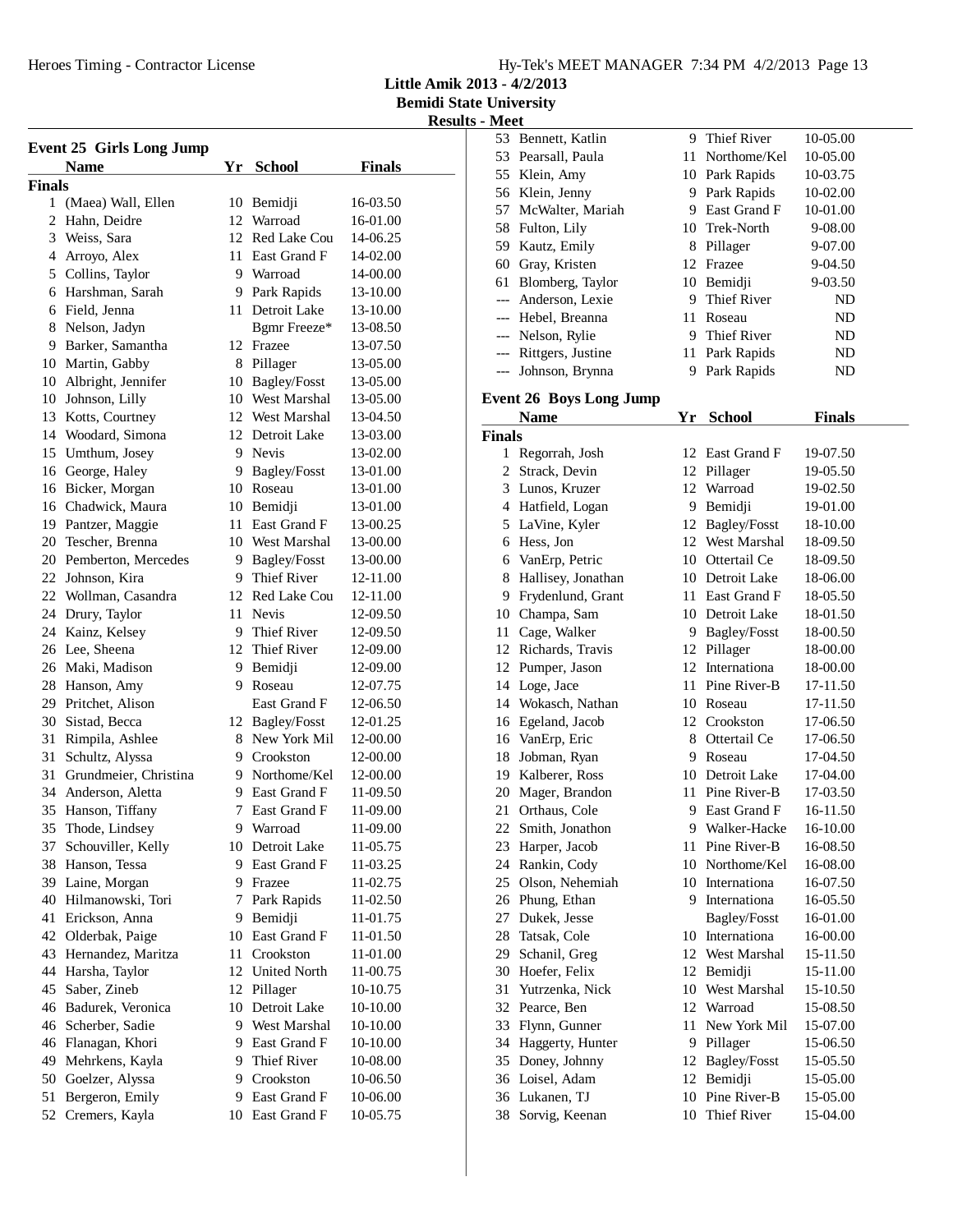**Little Amik 2013 - 4/2/2013**

**Bemidi State University Results - Meet**

| Finals  (Event 26 Boys Long Jump) |                                     |    |                              |               |  |
|-----------------------------------|-------------------------------------|----|------------------------------|---------------|--|
|                                   | <b>Name</b>                         |    | Yr School                    | <b>Finals</b> |  |
|                                   | 39 Bessler, Josiah                  |    | 10 New York Mil              | 15-01.50      |  |
|                                   | 40 Sandin, Jared                    |    | 9 Pillager                   | 14-11.50      |  |
| 41                                | Mickelson, Josh                     |    | 12 Detroit Lake              | 14-09.50      |  |
| 42                                | Negen, Jordan                       |    | 10 Roseau                    | 14-08.50      |  |
| 42                                | Shaw, Nathan                        | 9  | Roseau                       | 14-08.50      |  |
| 44                                | Bergeron, Blake                     | 11 | Crookston                    | 14-07.50      |  |
| 45                                | Bauck, Zach                         |    | 10 New York Mil              | 14-06.50      |  |
| 46                                | Shaver, Tyler                       |    | 9 Crookston                  | 14-03.00      |  |
| 47                                | Mathews, Eric                       |    | 10 Internationa              | 14-02.50      |  |
| 48                                | Lambert, Devin                      |    | 9 Red Lake Cou               | 14-02.00      |  |
|                                   | 49 Clough, Mason                    |    | 12 Bagley/Fosst              | 14-01.00      |  |
| 50                                | Hutton, Ian                         |    | 9 Thief River                | 14-00.50      |  |
| 51                                | Piekarski, Jake                     |    | 11 Internationa              | 13-10.00      |  |
| 51                                | Yartz, Wyatt                        |    | 9 Bemidji                    | 13-10.00      |  |
| 53                                | Lane, Logan                         |    | 9 Thief River                | 13-09.00      |  |
| 54                                | Matelski, Andrew                    |    | 11 West Marshal              | 13-08.00      |  |
| 55                                | Lindbery, Nicholas                  |    | 12 Bagley/Fosst              | 13-05.50      |  |
| 56                                | Watchorn, Zac                       |    | 8 Frazee                     | 13-03.50      |  |
| 57                                | Samuelson, Alan                     | 10 | Thief River                  | 13-01.50      |  |
| 58                                | Olson, Colton                       |    | 10 Frazee                    | 13-00.50      |  |
| 59                                | McGlynn, Chris                      |    | 8 West Marshal               | 12-06.00      |  |
| 60                                | Veillieux, Remington                |    | 9 Internationa               | 12-04.00      |  |
| 61                                | Kitchenmaster, Riley                |    | 9 Frazee                     | 12-02.50      |  |
| 62                                | Ostrander, Wyatt                    |    | 8 New York Mil               | 11-05.50      |  |
| 62                                | Erickson, Wesley                    |    | 9 Frazee                     | 11-05.50      |  |
| 64                                | Powell, Brian                       |    | 9 Thief River                | 11-03.50      |  |
| 65                                | Jugovich, Doug                      | 11 | Internationa                 | 11-00.00      |  |
| 66                                | Sundby, Max                         | 9  | West Marshal                 | 10-10.50      |  |
| ---                               | Wulff, Jeremy                       | 11 | Roseau                       | ND            |  |
| ---                               | Dingman, Guthrie                    |    | 9 Crookston                  | ND            |  |
| $---$                             | Annette, Will                       |    | 10 Bemidji                   | ND            |  |
| $---$                             | Schmidt, Brady                      |    | 12 Bemidji                   | ND            |  |
|                                   | --- Halverson, Will                 |    | 9 Frazee                     | ND            |  |
|                                   | --- Kudee, Jamcy                    |    | 9 Thief River                | ND            |  |
|                                   | --- Klamm, Cody                     |    | 11 Crookston                 | ND            |  |
| ---                               | Klopp, Christopher                  | 9  | <b>Thief River</b>           | ND            |  |
| $---$                             | Bring, Tory                         |    | Bgmr Freeze*                 | ND            |  |
|                                   | Guldseth, Jordan                    |    | 8 New York Mil               | ND            |  |
|                                   |                                     |    |                              |               |  |
|                                   | <b>Event 27 Girls Triple Jump</b>   |    |                              |               |  |
|                                   | <b>Name</b>                         |    | Yr School                    | <b>Finals</b> |  |
| Finals                            |                                     |    |                              |               |  |
| 1<br>2                            | Molander, Darci<br>Halbakken, Sarah | 10 | Detroit Lake<br>Detroit Lake | 33-01.00      |  |
|                                   |                                     | 10 |                              | 31-00.50      |  |
| 3                                 | Boike, Sydney                       |    | 10 Crookston<br><b>Nevis</b> | 30-09.00      |  |
|                                   | 4 Wolf, Angel                       |    |                              | 30-06.00      |  |
| 5                                 | Bjorklund, Kendal                   | 11 | Ottertail Ce                 | 30-06.00      |  |
| 6                                 | Norby, Megan                        | 11 | Nevis                        | 29-06.50      |  |

7 Lindquist, Megan 12 Detroit Lake 29-05.00 8 Merschman, Camille 9 Bagley/Fosst 29-01.50<br>9 Johnson, Lilly 10 West Marshal 28-11.50

10 Hill, Paige 9 Park Rapids 28-11.00 11 Nelson, Jadyn<br>12 Swartz, Dawn<br>10 Pillager<br>28-08.50 12 Swartz, Dawn 10 Pillager 28-08.50

10 West Marshal 28-11.50

|               | <b>IMICCL</b>                    |     |                 |               |
|---------------|----------------------------------|-----|-----------------|---------------|
|               | 13 Kotts, Courtney               | 12  | West Marshal    | 28-08.00      |
|               | 14 Fast, Lindsay                 | 11- | Warroad         | 28-05.50      |
|               | 15 Bicker, Morgan                |     | 10 Roseau       | 28-01.00      |
|               | 16 Jordan, Mills                 | 9.  | Bemidji         | 28-00.00      |
|               |                                  |     |                 |               |
|               | 17 Miller, Julianna              | 10  | Roseau          | 27-11.50      |
|               | 18 Jorgenson, Hailey             | 10  | Detroit Lake    | 27-09.50      |
|               | 19 Albright, Jennifer            |     | 10 Bagley/Fosst | 27-04.00      |
|               | 20 Schultz, Alyssa               |     | 9 Crookston     | 26-11.00      |
|               | 20 Wolff, Bria                   |     | 10 Park Rapids  | 26-11.00      |
|               | 22 Byer, Mollee                  |     | 10 Frazee       | 26-09.50      |
|               | 23 Reishus, Jessica              |     | 12 Frazee       | 25-10.00      |
|               | 24 Hofland, Stephanie            |     | 12 New York Mil | 25-07.00      |
|               | 25 Heppner, Abby                 |     | 11 Warroad      | 25-05.00      |
|               | 26 Wutzke, Taylor                |     | 10 Frazee       | 25-03.50      |
|               | 27 Smith, Amber                  |     | 10 Bemidji      | 24-10.50      |
|               | 28 Fettig, Heather               |     | 10 Roseau       | 24-09.50      |
|               |                                  |     |                 |               |
|               | 29 Massie, Jade                  | 11  | Pillager        | 24-05.50      |
|               | 29 Opdahl, Miranda               |     | 9 Thief River   | 24-05.50      |
|               | 31 Mehrkens, Kayla               |     | 9 Thief River   | 24-01.00      |
| 32            | Goelzer, Alyssa                  | 9   | Crookston       | 22-08.50      |
|               |                                  |     |                 |               |
|               | <b>Event 28 Boys Triple Jump</b> |     |                 |               |
|               | Name                             |     | Yr School       | <b>Finals</b> |
| <b>Finals</b> |                                  |     |                 |               |
|               | 1 Strack, Devin                  |     | 12 Pillager     | 41-11.50      |
|               | 2 VanErp, Petric                 |     | 10 Ottertail Ce | 41-00.00      |
|               | 3 Hess, Jon                      |     | 12 West Marshal | 40-03.00      |
|               | 4 Pearce, Ben                    |     | 12 Warroad      | 40-00.50      |
|               |                                  |     |                 |               |
|               | 5 Ukkelberg, Tony                |     | 9 Ottertail Ce  | 39-07.00      |
| 6             |                                  |     | 8 Ottertail Ce  | 38-02.00      |
|               | VanErp, Eric                     |     |                 |               |
| 7             | Frydenlund, Grant                | 11  | East Grand F    | 38-01.00      |
|               | 8 Champa, Sam                    |     | 10 Detroit Lake | 37-10.50      |
|               | 8 Pumper, Jason                  |     | 12 Internationa | 37-10.50      |
|               | 10 Loisel, Adam                  |     | 12 Bemidji      | 36-00.00      |
|               | 11 Yutrzenka, Nick               |     | 10 West Marshal | 35-10.50      |
|               | 12 Larson, Louis                 |     | 9 Bagley/Fosst  | 35-09.50      |
|               | 13 Feder, Jordan                 | 11  | <b>Nevis</b>    | 35-05.00      |
|               | 14 Schanil, Greg                 |     | 12 West Marshal | 34-11.00      |
|               | 15 Widman, Josh                  | 11  | Walker-Hacke    | 34-05.50      |
|               | 16 Boike, Alec                   |     | 12 Crookston    | 34-04.00      |
| 17            | Phung, Ethan                     |     | 9 Internationa  | 34-01.50      |
|               | 18 Schussman, Alex               | 10  | Bemidji         | 34-01.00      |
|               | 18 Kantonen, Jared               | 11  | Park Rapids     | 34-01.00      |
|               | 20 Johnson, Dominick             | 9.  | Pillager        | 33-09.00      |
|               |                                  | 9   | Crookston       |               |
| 21            | Deng, Patrick                    |     |                 | 33-08.00      |
|               | 22 Gubbels, Nate                 | 9   | Bemidji         | 33-06.00      |
|               | 23 Peterson, Landon              | 11  | Bagley/Fosst    | 33-04.50      |
|               | 24 Dickinson, Clayton            | 10  | Bemidji         | 33-01.00      |
|               | 25 Skoglund, Paul                | 11  | Internationa    | 32-11.00      |
|               | 26 Watchorn, Tristan             | 11  | Frazee          | 32-09.00      |
| 27            | Jobman, Ryan                     | 9.  | Roseau          | 32-05.00      |
|               | 28 Tatsak, Cole                  | 10  | Internationa    | 32-04.50      |
|               | 29 Olson, Nehemiah               | 10  | Internationa    | 32-02.50      |
|               | 30 Bandamer, Adam                | 11  | Pillager        | 31-10.00      |
|               | 31 Beckstrand, Max               | 9   | Bagley/Fosst    | 31-09.00      |
|               | 32 Maxwell, Austin               | 9   | Bemidji         | 31-03.00      |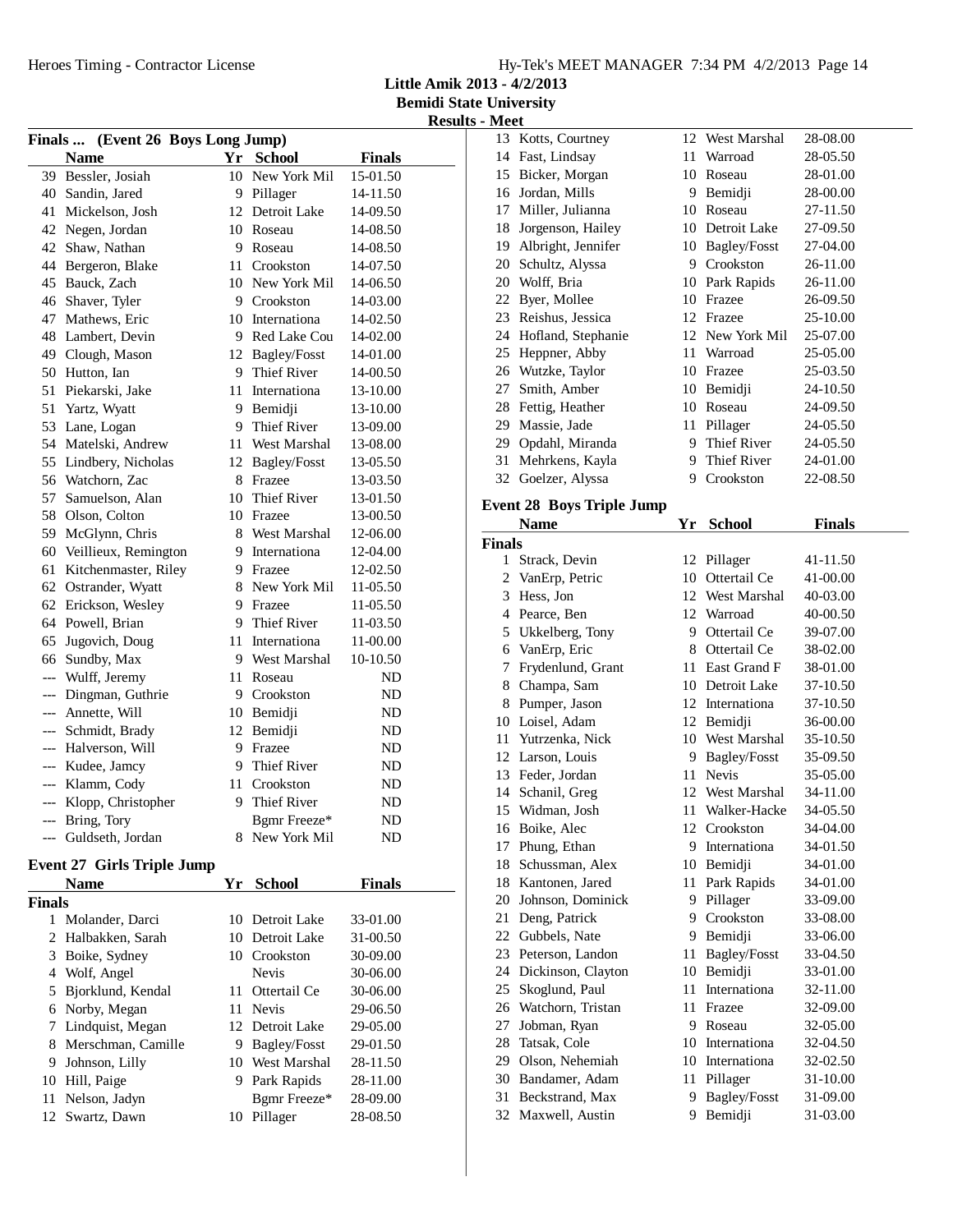**Little Amik 2013 - 4/2/2013**

**Bemidi State University**

|               |                                     |      |                     |               | Results - <i>IVI</i> |
|---------------|-------------------------------------|------|---------------------|---------------|----------------------|
|               | Finals  (Event 28 Boys Triple Jump) |      |                     |               | 4<br>4               |
|               | <b>Name</b>                         |      | Yr School           | <b>Finals</b> | $\mathbf{4}$         |
|               | 33 Christofferson, Payton           |      | 9 Bemidji           | 30-00.00      | $\mathfrak{z}$       |
|               | 34 Bellefeuille, Brady              |      | 10 Frazee           | 29-11.00      |                      |
|               | 35 Olson, Colton                    |      | 10 Frazee           | 29-06.00      | 5<br>5               |
|               | 36 Chaffin, Michael                 |      | 8 Northome/Kel      | 25-11.00      | 5 <sup>2</sup>       |
|               | <b>Event 29 Girls Shot Put</b>      |      |                     |               | 5 <sub>4</sub>       |
|               | <b>Name</b>                         |      | Yr School           | <b>Finals</b> | 5 <sup>2</sup>       |
| <b>Finals</b> |                                     |      |                     |               | $\mathfrak{S}$       |
|               | 1 Heifort, Alli                     |      | 12 Bemidji          | 40-08.50      | 5'                   |
| 2             | Nielsen, Shay                       |      | 10 Detroit Lake     | 39-04.00      | 5 <sub>i</sub>       |
| 3             | Znajda, Felicia                     |      | 12 West Marshal     | 36-11.00      | 5 <sup>0</sup>       |
|               | 4 Johnson, Callie                   |      | 12 Bemidji          | 36-03.00      | 6 <sup>1</sup>       |
|               | 5 Biegler, Megan                    |      | 12 Ottertail Ce     | 33-04.00      | 6                    |
|               | 6 Marshall, Frances                 |      | 10 Thief River      | 32-07.00      | 6                    |
| 7             | Spray, Jessica                      |      | 12 Clearbrook-G     | 32-00.00      | 6 <sup>2</sup>       |
|               | 8 Hendrickx, Ann                    |      | 10 New York Mil     | 30-01.00      | 6                    |
|               | 9 Loken, Kaylee                     |      | 10 Roseau           | 29-03.00      | 6                    |
|               | 10 Steele, Elissa                   |      | 9 Thief River       | 28-11.00      |                      |
| 11            | Rousu, Alli                         |      | 9 Detroit Lake      | 28-09.00      | Eve                  |
|               | 12 Olson, Megan                     |      | 12 Red Lake Cou     | 28-07.00      |                      |
| 13            | Drury, Taylor                       |      | 11 Nevis            | 28-01.00      | Fin                  |
| 14            | Davey, Cassie                       |      | 10 United North     | 28-00.00      |                      |
| 15            | Drury, Jade                         |      | 8 United North      | 27-08.00      |                      |
| 16            | Bjerketvedt, Kaitlyn                |      | 10 Ottertail Ce     | 27-07.00      |                      |
| 17            | Melott, Tonya                       |      | 12 Park Rapids      | 27-06.00      |                      |
| 18            | Hendricks, Lexie                    |      | Bemidji             | 27-01.00      |                      |
|               | 19 Thompson, Brooklyn               |      | 12 Detroit Lake     | 27-00.50      |                      |
|               | 20 Christianson, Kaitlyn            |      | 10 Roseau           | 26-08.00      |                      |
| 21            | McIntosh, Lauren                    |      | 10 Clearbrook-G     | 26-07.50      |                      |
| 22            | Jacobson, Lacy                      |      | 9 New York Mil      | 26-06.00      |                      |
| 23            | Colligan, Brylee                    |      | 9 Bemidji           | 26-00.00      | 10                   |
| 24            | Wayne, Erin                         | 11 - | Thief River         | 25-10.00      | $\mathbf{1}$         |
| 25            | Johnk, Kayla                        |      | 11 Park Rapids      | 25-08.50      | 11                   |
| 26            | Thompson, Madison                   |      | 10 Red Lake Cou     | 25-08.00      | $1^{\circ}$          |
| 27            | Wood, Jessica                       |      | 10 Wadena-Deer      | 25-06.00      | 1.                   |
| 28            | Nolan-Rapatz, Sonora                |      | 12 Pillager         | 25-04.00      | 1:                   |
| 29            | Burgess, Angela                     | 12   | Clearbrook-G        | 25-03.50      | 1                    |
|               | 30 Schoepoerster, Madi              | 9    | Roseau              | 24-11.00      | $\mathbf{1}$         |
| 31            | Ashman, Myria                       | 11   | <b>United North</b> | 24-09.00      | 1:                   |
| 32            | Holub, Courtney                     |      | 12 West Marshal     | 24-08.00      | 1 <sup>1</sup>       |
|               | 33 Gerszewski, Shantel              |      | 10 West Marshal     | 24-07.00      | $\overline{2}$       |
|               | 34 York, Katie                      |      | 12 East Grand F     | 24-06.00      | $\overline{2}$       |
| 35            | Crowe, Alyssa                       |      | 10 Warroad          | 24-03.00      | $2^{\prime}$         |
|               | 36 Blauert, Brianna                 |      | 10 Frazee           | 23-09.00      | $\overline{2}$       |
| 37            | Krohn, Alex                         |      | Bgmr Freeze*        | 23-06.00      | 2                    |
| 38            | Swenson, Grace                      |      | 9 Detroit Lake      | 23-05.00      | $\overline{2}$       |
| 38            | Harrison, Ella                      | 11   | Wadena-Deer         | 23-05.00      | $\overline{2}$       |
|               | 40 Loken, Taylor                    |      | 9 Roseau            | 23-03.00      | $2^{\prime}$         |
|               | 40 Ziegler, Cassidy                 |      | 8 Frazee            | 23-03.00      | $\overline{2}$       |
|               | 42 Littlewolf, Amayah               | 10   | Bemidji             | 23-01.00      | 2 <sup>1</sup>       |
|               | 43 Nistler, Kim                     | 11   | Walker-Hacke        | 22-11.00      | 2 <sup>1</sup>       |
|               | 43 Netland, Tori                    | 11   | Bagley/Fosst        | 22-11.00      | 3                    |
|               | 45 Goose, Katie                     |      | 9 Bemidji           | 22-10.00      | 3 <sup>′</sup>       |
|               | 46 Crowe, Katelyn                   | 8    | Warroad             | 22-06.00      | 3 <sup>2</sup>       |
|               |                                     |      |                     |               |                      |

| 47     | Byer, Samantha                |      | 12 Frazee          | 22-05.50      |
|--------|-------------------------------|------|--------------------|---------------|
| 48     | Trammell, Kirsten             |      | 10 Bemidji         | 22-02.00      |
| 49     | Medicraft, Anna               | 11   | Roseau             | 21-10.00      |
| 50     | VandeWege, Lydia              |      | 10 Roseau          | 21-08.50      |
| 51     | Amsley-Benzie, Morgan         |      | 10 Warroad         | 21-06.00      |
| 51     | Franze, Erika                 |      | 10 Ottertail Ce    | 21-06.00      |
| 53     | Fischer, Shania               |      | 10 Bagley/Fosst    | 21-03.00      |
|        | 54 Vaudrin, Ally              |      | 8 Park Rapids      | 20-05.00      |
| 55     | Meinert, Chelsey              | 11   | Bagley/Fosst       | 20-02.00      |
|        | 56 Beach, Samantha            |      | 8 Pillager         | 20-01.00      |
|        | 57 Eckman, Hannah             |      | 8 United North     | 19-08.00      |
| 58     | Wilkening, Jessica            |      | 11 Walker-Hacke    | 19-06.00      |
| 59     | Zismer, Madison               |      | 7 Walker-Hacke     | 19-05.00      |
| 60     | Taylor, Teaira                |      | 11 Frazee          | 19-02.00      |
| 61     | Walvatne, Klarissa            |      | 9 Ottertail Ce     | 18-11.00      |
| 62     | Anderson, Lexie               |      | 9 Thief River      | 17-10.00      |
| 63     | Heppner, Elizabeth            |      | 9 Warroad          | 16-07.00      |
| 64     |                               |      | 12 Clearbrook-G    |               |
|        | Shamp, Abbey                  |      | Roseau             | 16-03.00      |
| 65     | Bjerk, Emma                   | 10   |                    | 13-03.00      |
|        | <b>Event 30 Boys Shot Put</b> |      |                    |               |
|        | <b>Name</b>                   | Yr   | <b>School</b>      | <b>Finals</b> |
| Finals |                               |      |                    |               |
|        | 1 Stroh, Steffan              |      | 12 Ottertail Ce    | 50-08.50      |
|        | 2 Ramsey, Ben                 |      | 12 Pillager        | 49-09.50      |
| 3      | Boike, Alec                   |      | 12 Crookston       | 45-11.00      |
|        | 4 Kollar, Maxwell             |      | 11 Ottertail Ce    | 44-05.50      |
| 5      | Scheving, Brock               |      | 11 East Grand F    | 44-04.00      |
| 6      | Weber, Josh                   |      | 11 Detroit Lake    | 43-05.00      |
| 7      | Schroeder, Skyler             |      | 12 East Grand F    | 42-09.00      |
| 8      | Dietrich, Chris               |      | 12 East Grand F    | 41-10.50      |
| 9      | Baker, Javan                  |      | 12 Roseau          | 41-10.00      |
|        | 10 Powell, Jacob              |      | 12 Bagley/Fosst    | 41-05.00      |
| 11     | Janttie, Nick                 |      | 12 Internationa    | 41-00.00      |
|        | 12 Ferry, Spencer             |      | 12 Ottertail Ce    | 40-08.50      |
| 13     | Knaack, Seth                  |      | 12 Crookston       | 40-02.50      |
| 14     | Thorp, Roger                  |      | 10 Frazee          | 38-10.50      |
| 15     | Georgewill, Cameron           |      | 11 Thief River     | 38-10.00      |
| 16     | Ruport, Austin                |      | 10 Internationa    | 38-00.00      |
| 16     | Lohmiller, Sutton             | 10   | Wadena-Deer        | 38-00.00      |
| 18     | VanOffelen, Ethan             | 12   | Detroit Lake       | 37-11.00      |
| 19     | Brown, Andrew                 | 12   | Detroit Lake       | 37-07.00      |
| 20     | Malterud, Marcus              | 12   | Bagley/Fosst       | 37-06.00      |
| 21     | Lair, Levi                    | 11   | Pillager           | 37-02.50      |
| 22     |                               | 8    | Warroad            | 36-09.50      |
| 23     | George, Willy                 |      | 12 Frazee          |               |
|        | Ziegler, Tyler                |      |                    | 36-09.00      |
| 24     | Letexier, Logan               | 11   | East Grand F       | 36-07.00      |
| 25     | Hefta, Michael                | 11 - | Crookston          | 36-06.50      |
| 25     | Flaherty, Gabe                |      | 10 Bemidji         | 36-06.50      |
| 27     | Johnson, Zach                 | 8    | <b>Thief River</b> | 36-03.50      |
| 28     | Berndt, Dezmond               | 11   | Pillager           | 36-02.50      |
| 29     | Olson, Jordan                 | 11   | Roseau             | 35-09.00      |
| 29     | Hinkle, Tyler                 | 12   | Warroad            | 35-09.00      |
| 31     | Banks, Caleb                  | 12   | West Marshal       | 35-07.00      |
| 32     | Anderson, Will                | 11   | Thief River        | 35-06.00      |
| 33     | Hamrick, Alex                 | 10   | West Marshal       | 35-04.00      |
|        |                               |      |                    |               |